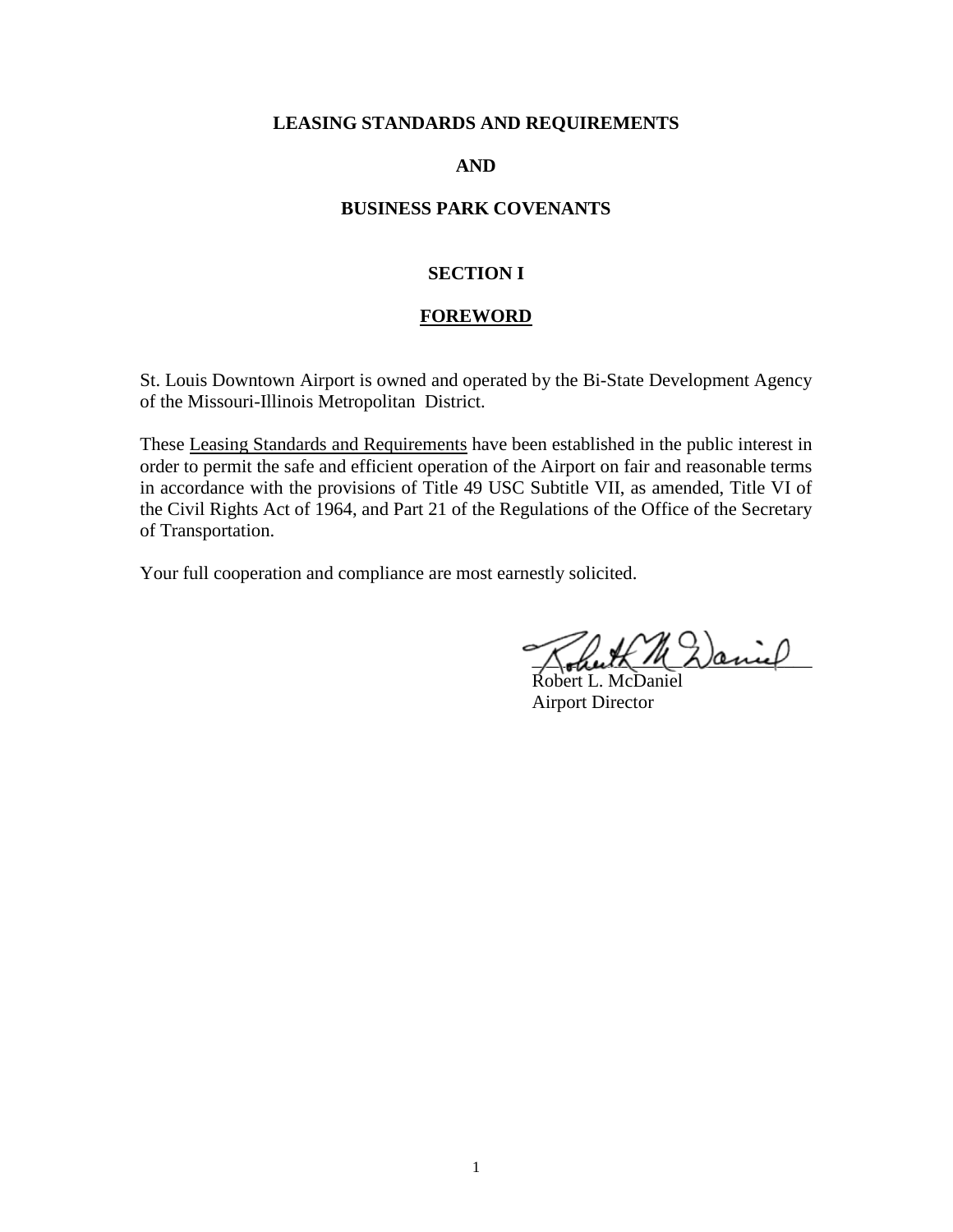# **SECTION II – DEFINITIONS**

| Airport:                                                      | All property and improvements<br>within the boundary lines of the<br>St. Louis Downtown Airport.                                                                                                                                                                                                                                   |
|---------------------------------------------------------------|------------------------------------------------------------------------------------------------------------------------------------------------------------------------------------------------------------------------------------------------------------------------------------------------------------------------------------|
| Owner & Operator of Airport:                                  | Bi-State Development Agency of<br>the Missouri-Illinois Metropolitan<br>District.                                                                                                                                                                                                                                                  |
| <b>Airport Director:</b>                                      | That representative of the Bi-State<br>Development Agency who is respon-<br>sponsible for general supervision of<br>the operation and development of<br>the Airport.                                                                                                                                                               |
| Aircraft:                                                     | Any contrivance now known or here-<br>after invented, used or designed for<br>navigation of or flight in the air.                                                                                                                                                                                                                  |
| <b>Operation of Aircraft or</b><br><u>Aircraft Operation:</u> | Any use or movement of aircraft.                                                                                                                                                                                                                                                                                                   |
| Person:                                                       | Any individual, firm, co-partnership<br>corporation, company, association,<br>group, or duly authorized represen-<br>tative thereof.                                                                                                                                                                                               |
| <b>Aviation Operator:</b>                                     | Any person or organization engaged<br>in business of an aviation nature<br>under authority of a lease or permit<br>from the Bi-State Development<br>Agency.                                                                                                                                                                        |
| <b>Fixed Base Operator:</b>                                   | Those aviation operators who furnish<br>and engage in a full range of aero-<br>nautical services and activities for<br>the public, including sale of aviation<br>fuel and lubricants, line service, sale<br>of aircraft, parts and supplies, main-<br>tenance and repair of airframes and<br>engines, aircraft charter and rental. |
| <b>Commercial Activity:</b>                                   | Any activity conducted with sole<br>or chief emphasis on profit.                                                                                                                                                                                                                                                                   |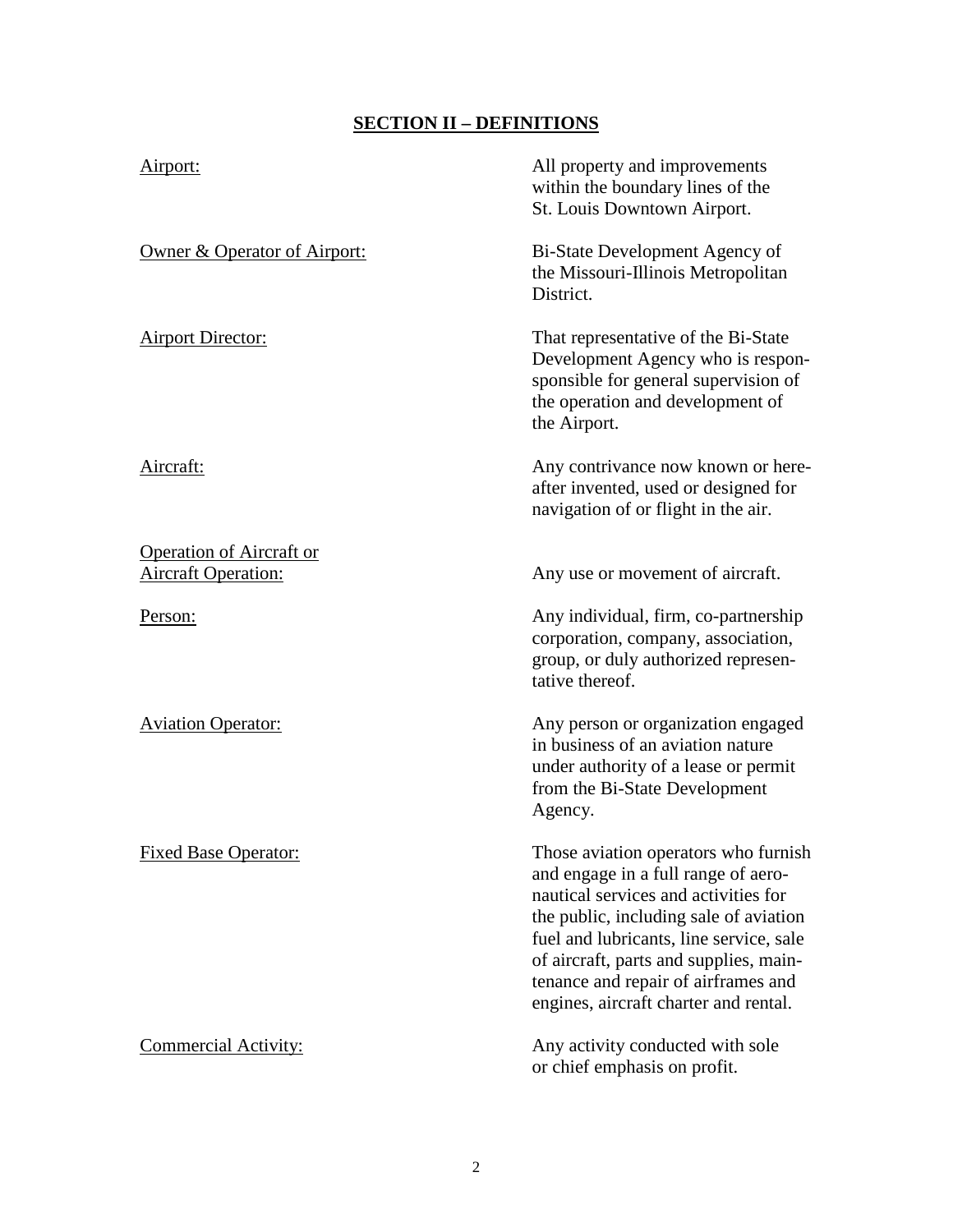# SECTION II – DEFINITIONS (Cont'd.)<br>Aeronautical Activity:

Any commercial activity which involves, makes possible or is required for the operation of aircraft, or which contributes to or is required for the safety of such operations.

Tower: Tower: The air traffic control facility located on the Airport and operated by the Federal Aviation Administration (FAA).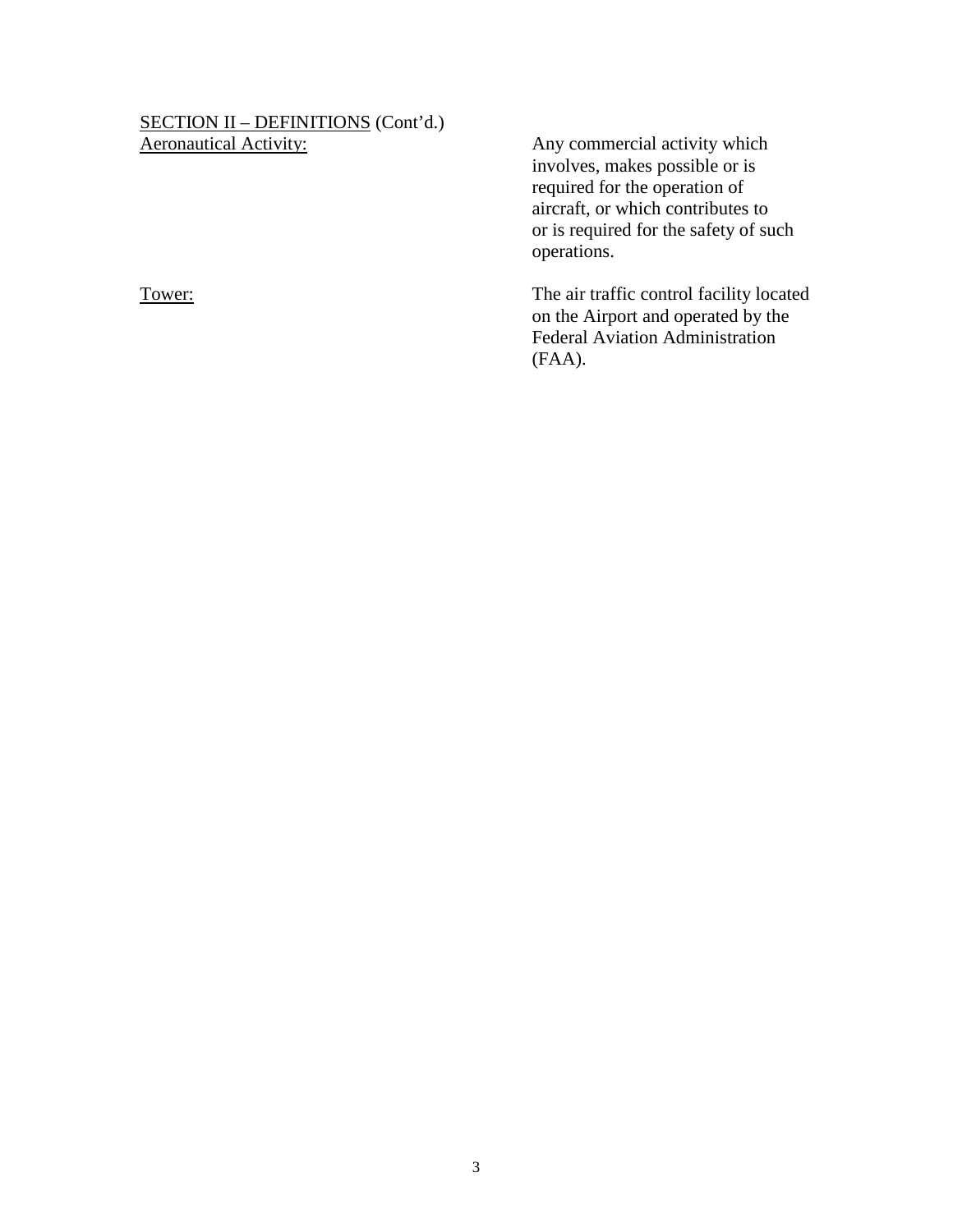# **SECTION III – GENERAL INFORMATION**

| <b>St. Louis Downtown Airport:</b> | 1680 Sauget Industrial Parkway<br>Change one,<br>Sauget, IL 62206-1449<br>8/1/02                                                                                         |  |
|------------------------------------|--------------------------------------------------------------------------------------------------------------------------------------------------------------------------|--|
| Location:                          | St. Louis Sectional:<br>$38^{\circ}$ 34 Minutes N. = Latitude<br>$90^{\circ}$ 09 Minutes W.=Longitude                                                                    |  |
|                                    | 15.1 nautical miles from Troy VOR<br>on the 224 degree radial.                                                                                                           |  |
|                                    | 3.5 miles southeast of Downtown<br>St. Louis in the Villages of Cahokia<br>and Sauget, Illinois.                                                                         |  |
| Elevation:                         | 413 Feet MSL                                                                                                                                                             |  |
| <b>Airport Office Telephone:</b>   | Area Code 618<br>337-6060 and 337-6061<br>Fax Number: 618-337-1597                                                                                                       |  |
| Radio Aids to Navigation:          | Troy (L) VORTAC, TOY 116.0,<br>Channel 107, 044 degrees,<br>15.1 NM from field.<br>ACORE LOM CP 350 KHz,<br>121 degrees, 4,8 NM from field.<br>ILS I-CPS 109.1 Runway 30 |  |
| Radio Communications:              | Downtown Tower<br>120.9 MHz.<br>Downtown Ground<br>121.8 MHz.<br>Unicom<br>122.95 MHz.<br><b>ATIS</b><br>127.85 MHz.                                                     |  |
| Radar Advisory:                    | Available on Frequency ---<br>123.7 MHz.<br>(St. Louis Approach Control)                                                                                                 |  |
| Fuel:                              | 100LL and Jet "A"                                                                                                                                                        |  |
| <u>Runways:</u>                    | Runway 12R-30L 7000' Bituminous<br>Runway 12L-30R 3800' Concrete<br>Runway 4-22 2800' Bituminous                                                                         |  |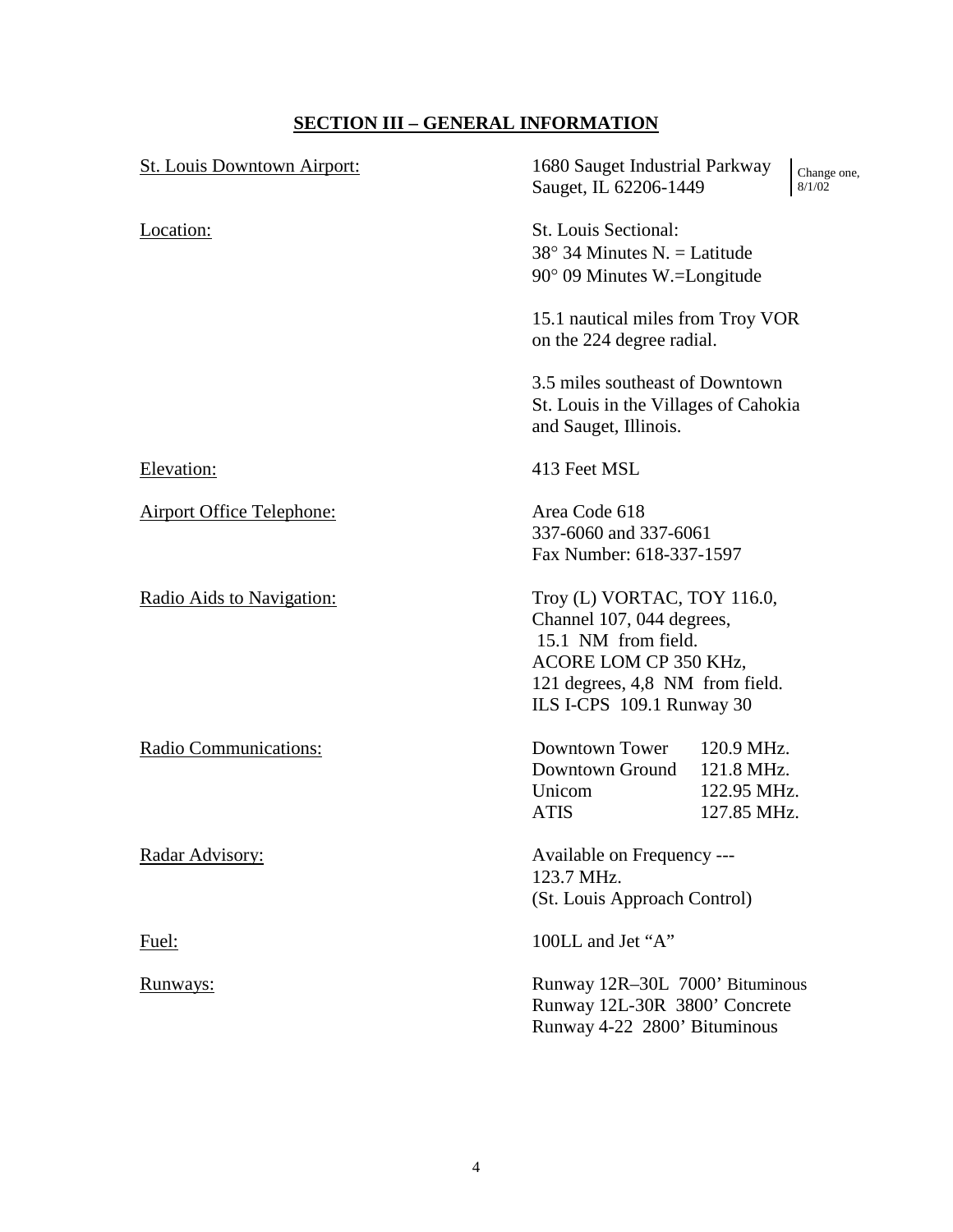# SECTION III – GENERAL INFORMATION (Cont'd.)

| <b>Landing Patterns:</b>      | Left traffic, or as directed by tower,<br>800' AGL (1500' AGL for twin and<br>turbine).<br>Right traffic for runways 12R and<br>during hours tower is not open.         |
|-------------------------------|-------------------------------------------------------------------------------------------------------------------------------------------------------------------------|
| <b>Landing Fees:</b>          | None                                                                                                                                                                    |
| <b>Ground Transportation:</b> | <b>Taxicab and Auto Rentals</b><br>(please call on Unicom)                                                                                                              |
| Repairs:                      | Major – Minor (Airframe and<br>Engine)                                                                                                                                  |
| Lights:                       | Runways and Taxiways, Beacon<br>and Wind-Tee (Hours of darkness)                                                                                                        |
| Weather and NOTAMS:           | St. Louis FSS, telephone:<br>1-800-WX-BRIEF.<br>ASOS weather observation<br>$(618)$ 332-0001                                                                            |
| Storage:                      | Heated hangars, T-hangars and<br>tiedowns.                                                                                                                              |
| Services:                     | Aircraft Sales and Service, Flight<br>Instruction; Air Charter; Restrooms;<br><b>Restaurant</b> ; Snack Bar; Business<br>Conference Room; Pilot Lounge;<br>Rental Cars. |
| Hours Attended:               | Continuous<br>Tower 6:30 a.m. to 10:00 p.m.                                                                                                                             |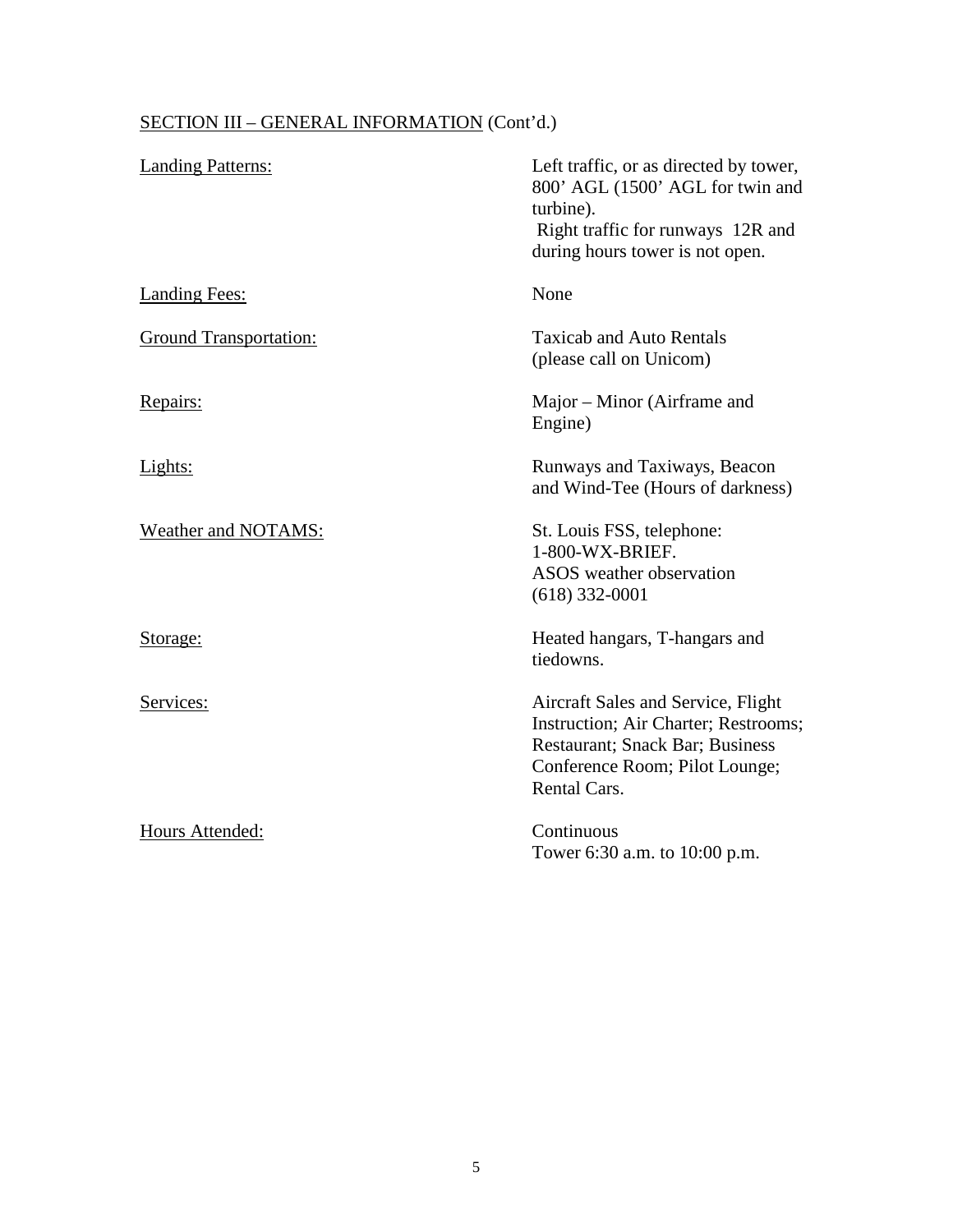## **SECTION IV – COMMERCIAL ACTIVITY**

- A. Any commercial activity that involves, makes possible, or is required for the operation of aircraft, or which contributes to or is required for the safety of such operations shall be known as an aeronautical activity.
- B. Any aircraft operating under one or more of the categories below is to be considered a commercial aircraft and must comply with the rules established for a commercial activity:
	- 1. Carrying passengers for hire.
	- 2. Available for rental, hire or charter.
	- 3. Student instruction and its kindred operations.
	- 4. Any commercial purpose not above mentioned.
- C. No person shall engage in any business or commercial activity of any nature whatsoever on the Airport without the prior written approval of and under such terms and conditions as may be prescribed in writing in a Lease Agreement with the Bi-State Development Agency.
- D. Lease Agreements for aeronautical activities will not grant any power, privilege, or other right excluding or debarring another from enjoying or exercising a like power, privilege, or right.
- E. No person shall post, distribute, or display signs, advertisements, circulars, printed or written matter at the Airport without the written permission of the Airport Director.
- F. The soliciting of fares, alms or funds for any purpose on the Airport without the permission of the Airport Director is prohibited.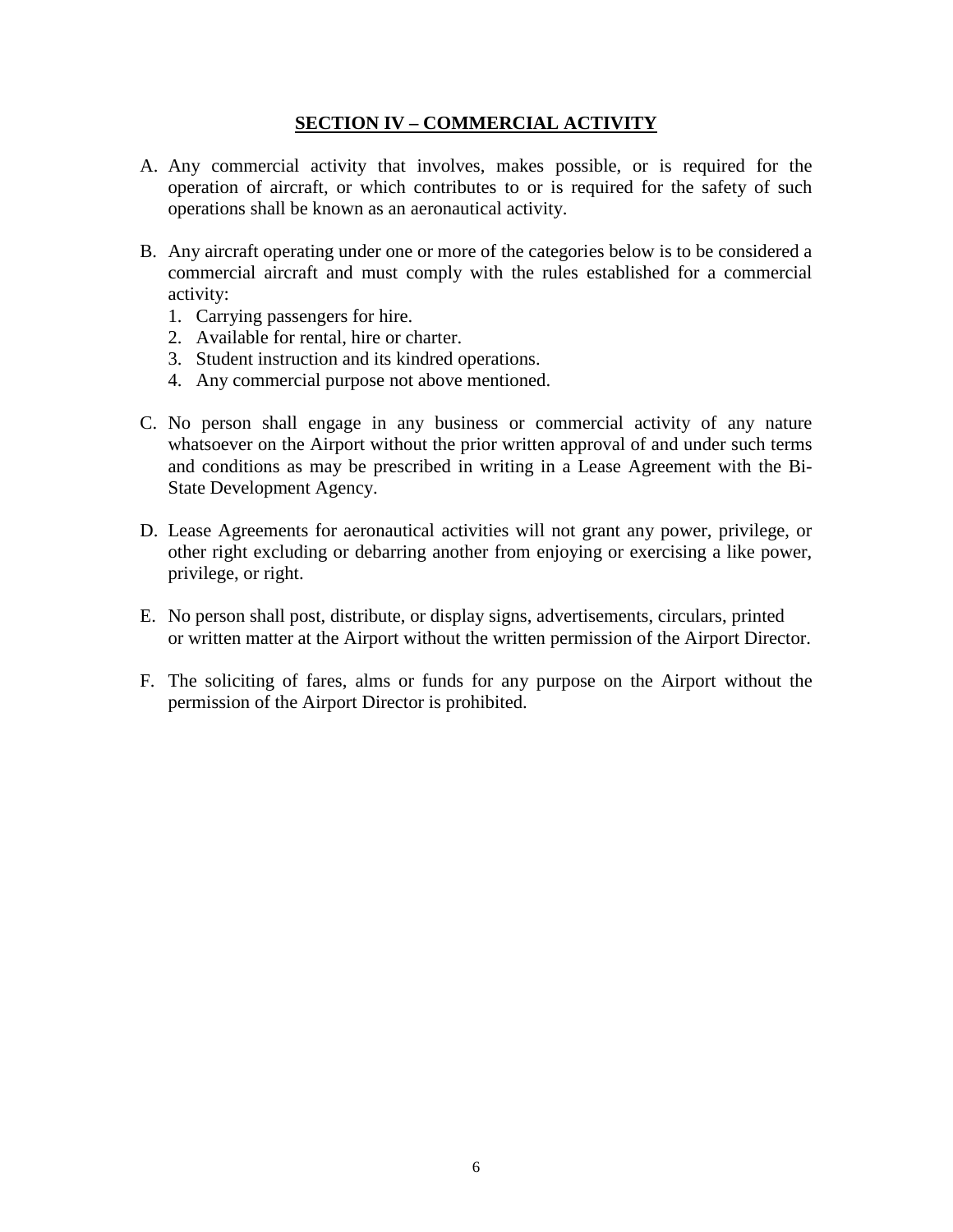## **SECTION V – FLYING CLUBS**

- A. All flying clubs desiring to base their aircraft and operate on the Airport must comply with the applicable provisions of these Standards and Requirements. However, they shall be exempt from regular Commercial Activity requirements upon satisfactory fulfillment of the conditions contained herein.
- B. Each club must be a non-profit corporation or partnership. Each member must be a bonafide owner of the aircraft or a stockholder in the corporation. The club may not derive greater revenue from the use of its aircraft than the amount necessary for the actual use of operation, maintenance, and replacement of its aircraft. The club will file and keep current with the Airport Director a complete list of the club's membership and investment share held by each member. At any time the Airport Director has reason to believe a club aircraft is being so operated that it falls under the "commercial" classification, he shall so notify the club and if they fail to remedy these conditions, they shall be reclassified and must comply with the requirements for any other Commercial Activity.
- C. The club's aircraft will not be used by other than bonafide members for rental and by no one for commercial operations. Student instruction can be given in club aircraft to club members provided such instruction is given by a lessee based on the Airport who provides flight training or by an instructor who shall not receive remuneration in any manner for such service.
- D. In the event that the club fails to comply with these conditions, the Airport Director will notify the club in writing of such violations. If the club fails to correct the violations within fifteen (15) days thereafter, the Airport Director may recommend to the Bi-State Development Agency any action deemed advisable, including cancellation of lease.
- E. The flying club must furnish satisfactory evidence of insurance indicating Single Limit Aircraft and Comprehensive Airport or Premises Liability Coverage of \$1,000,000 for Bodily Injury and Property Damage.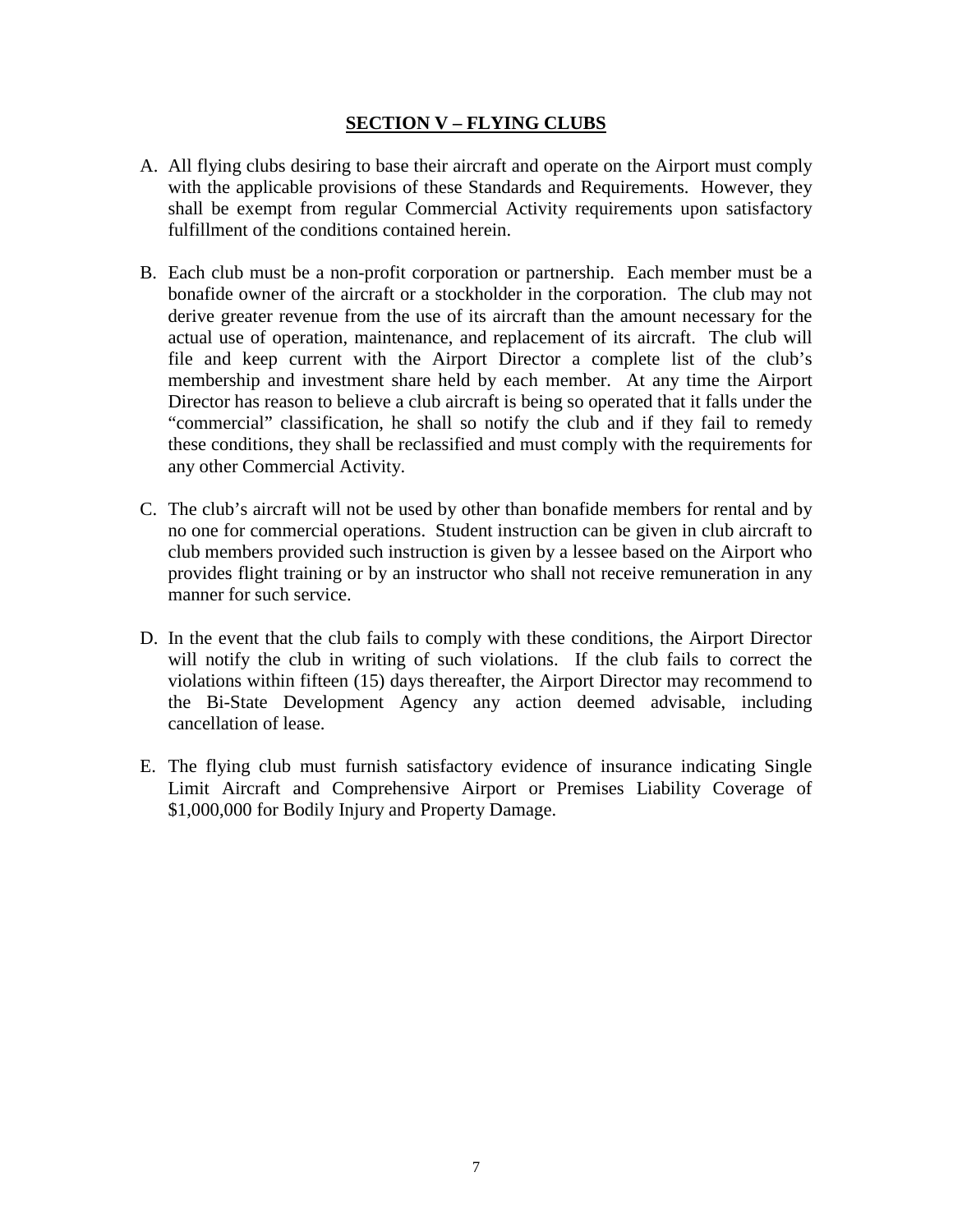## **SECTION VI – LEASING INFORMATION**

## A. General

- 1. Any person offering any services or combination thereof on the Airport shall do so under written Lease Agreement with the Bi-State Development Agency. In accordance with stipulations contained in the Grants of Federal funds from the Federal Aviation Administration, all leases will contain the following clauses:
	- a. Lessee agrees to operate the premises leased for the use and benefit of the public.
		- (a) To furnish good, prompt and efficient services adequate to meet all the demands for its service at the Airport.
		- (b) To furnish said service on a fair, equal and non-discriminatory basis to all users thereof, and
		- (c) To charge fair, reasonable, and non-discriminatory prices for each unit of sale or service, provided that the Lessee may be allowed to make reasonable and non-discriminatory discounts, rebates, or other similar types of price reductions to volume purchasers.
	- b. The Lessee, his agents and employees will not discriminate against any person or class of persons by reason of race, color, creed or national origin in providing any services or in the use of any of its facilities provided for the public, in any manner prohibited by Part 21 of the Regulations of the Office of the Secretary of Transportation which implements Title VI of the Civil Rights Act of 1964. The Lessee further agrees to comply with such enforcement procedures as the United States might demand that the Lessor take in order to comply with the Sponsor's Grant Assurances.
	- c. It is clearly understood by the Lessee that no right or privilege has been granted which would operate to prevent any person, firm, or corporation operating aircraft on the Airport from performing any services on its own aircraft with its own regular employees (including, but not limited to, maintenance, repair, and fueling) that it may choose to perform.
	- d. It is to be specifically understood and agreed that nothing herein contained shall be construed as granting or authorizing the granting of an exclusive right within the meaning of Title 49 USC Subtitle VII, as amended.
	- e. Lessor reserves the right to further develop or improve the landing area of the Airport as it sees fit, regardless of the desires or view of the Lessee, and without interference or hindrance.
	- f. Lessor reserves the right, but shall not be obligated to Lessee, to maintain and keep in repair the landing area of the Airport and all publicly owned facilities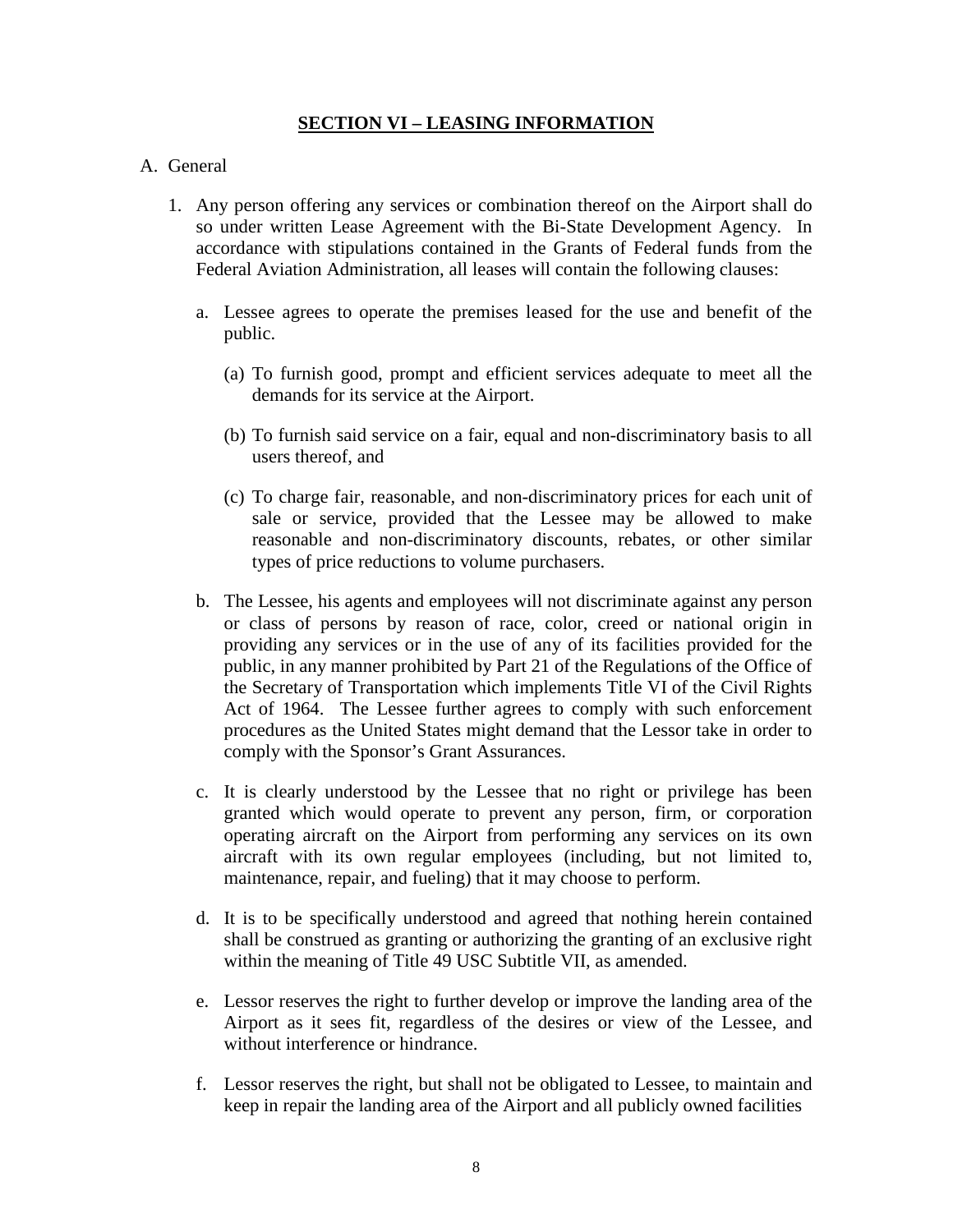of the Airport, together with the right to direct and control all activities of Lessee in this regard.

- g. During the time of war or national emergency Lessor shall have the right to lease the landing area or any part thereof to the United States Government for military or naval use, and, if such lease is executed, the provisions of this instrument insofar as they are inconsistent with the provisions of the lease to the Government, shall be suspended.
- h. Lessor reserves the right to take any action it considers necessary to protect the aerial approaches of the Airport against obstruction, together with the right to prevent Lessee from erecting, or permitting to be erected, any building or other structure on or adjacent to the Airport which, in the opinion of the Lessor, would limit the usefulness of the Airport or constitute a hazard to aircraft.
- i. Any executed lease shall be subordinate to the provisions of any existing or future agreement between Lessor and the United States, relative to the operation or maintenance of the Airport, the execution of which has been or may be required as a condition precedent to the expenditure of Federal funds for the development of the Airport.
- 2. All Lessees shall furnish satisfactory evidence of the following insurance coverage and conditions:
	- a. Single Limit Airport Premises Liability of \$1,000,000 for Bodily Injury and Property Damage.
	- b. Where applicable, Hangarkeeper's Liability, Products Liability and Aircraft Liability in an appropriate amount.
	- c. Workmen's Compensation insurance as required by the State of Illinois.
	- d. Policies shall also name the Bi-State Development Agency as a named insured and shall contain a clause which shall provide that in the event Lessee's insurance coverage, or any part thereof, should be canceled or materially changed, Bi-State shall receive at least fifteen (15) days prior written notice of such change.
- 3. All lease agreements shall be for a minimum of one (1) year and a maximum of five (5) years except that longer periods will be authorized when new construction is to be amortized.
- 4. The Bi-State Development Agency will not accept or take action on a request to lease building space or land area or in any way permit the installation of a commercial activity until after the candidate Lessee, in writing, submits a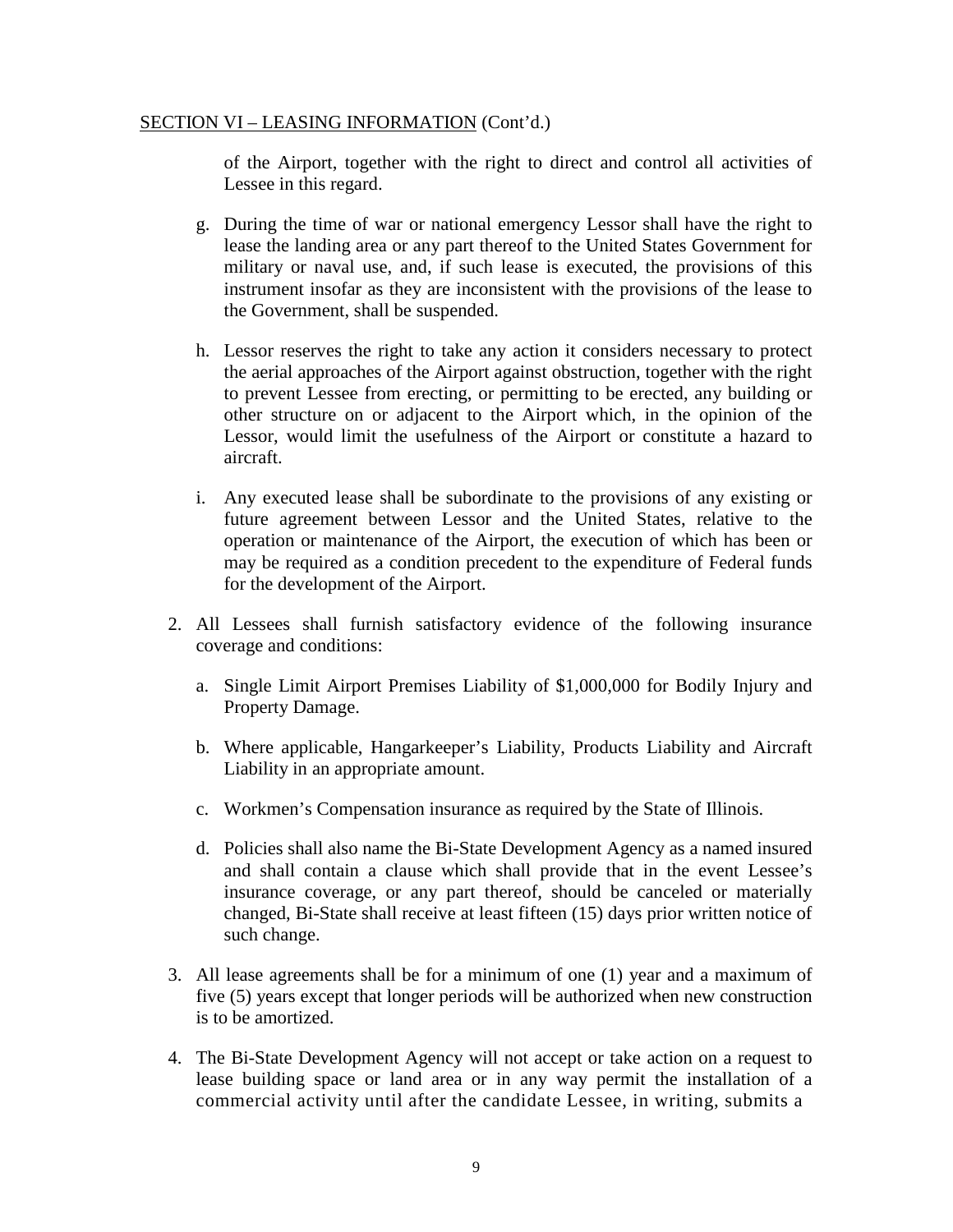proposal which sets forth the scope of operation proposed, including the following:

- a. The amount of land the Lessee desires to lease.
- b. The building space to be constructed or leased.
- c. The services to be offered.
- d. The hours of proposed operation
- e. The number of persons to be employed.
- f. The number of aircraft to be based at the Airport.
- g. Certificate of Insurance or other satisfactory evidence indicating the ability to obtain coverages as required.
- h. Evidence of his financial capability to perform and provide the above services and facilities for a minimum of one (1) year. The Bi-State Development Agency shall be the sole judge of what constitutes adequate financial capacity.
- 5. Building space requirements may be provided in one building, attached buildings or in separate buildings.
- 6. All Lessee personnel required to hold Federal Aviation Administration certificates and ratings shall maintain such certificates and ratings.
- 7. All Lessees are responsible for strict compliance with all State and Federal laws pertaining to employees, including but not limited to Social Security, Unemployment Compensation and Wages and Hours.
- 8. All Lessees are included in the Airport's National Pollutant Discharge Elimination System (NPDES) Permit for discharges of industrial storm water, and are accountable for compliance with the conditions of the Permit.
- B. Basic Requirements
	- 1. Aircraft Sales
		- a. Land: The leasehold shall contain a minimum area of 15,000 square feet to provide space for required buildings, display and storage of aircraft and private automobile parking.
		- b. Buildings: Lease or construct a minimum of 5,000 square feet of properly lighted and heated space for display of aircraft, office and public lounge facilities and public use telephone. Indoor restrooms will be provided unless reasonably available from existing facilities.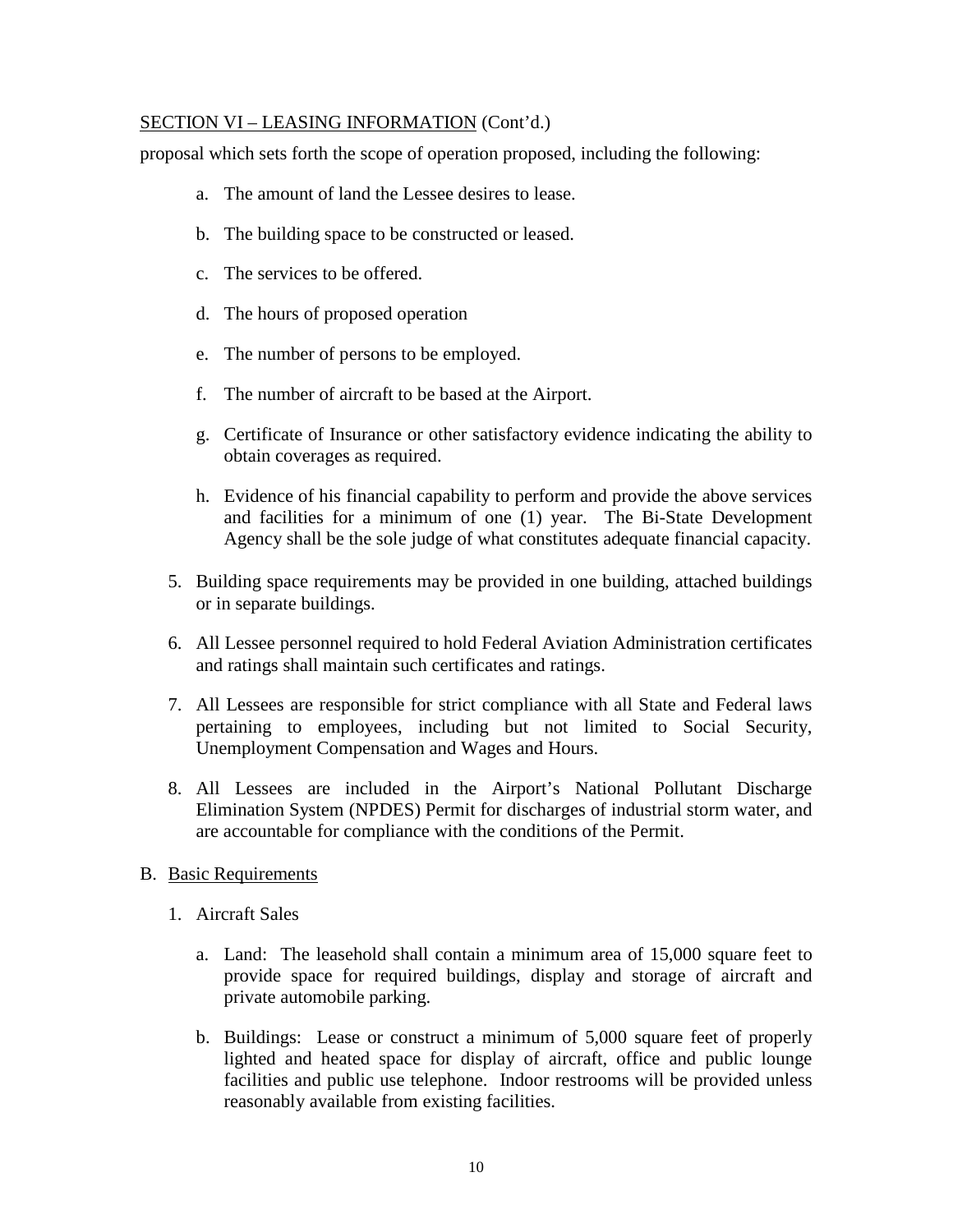- c. Personnel: One person having a current commercial pilot certificate with ratings appropriate for the types of aircraft to be demonstrated. Provide for office to be attended during the operating hours.
- d. Dealerships: New aircraft dealers shall hold an authorized factory or subdealership. All aircraft dealers shall hold a dealership license or permit.
- e. Aircraft: A dealer of new aircraft shall have available or on call two current model demonstrators.
- f. Services: Provide for adequate servicing of aircraft and accessories during warranty periods (new aircraft).
- g. Hours of Operation: Operating hours shall be from 8:00 a.m. to 5:00 p.m. a minimum of five (5) days a week.
- 2. Airframe and/or Power Plant Repair Facilities: Any Lessee desiring to operate an airframe and/or power plant repair service must obtain a Repair Station Certificate from the Federal Aviation Administration and must provide as a minimum the following:
	- a. Land: The leasehold shall contain a minimum area of 15,000 square feet to provide space for building, private automobile parking, and storage or parking of aircraft.
	- b. Buildings: Lease or construct a building sufficient to provide a minimum of 2,000 square feet of shop space meeting local and state industrial code requirements plus adequate office space and indoor restrooms. Provide public use telephone.
	- c. Personnel: One person currently certified by Federal Aviation Administration with ratings appropriate for work being performed who may hold an airframe and/or power plant ratings.
	- d. Hours of Operation: The minimum operating hours shall be from 8:00 a.m. to 5:00 p.m. five (5) days a week.
	- e. Equipment: Sufficient equipment, supplies and availability of parts to perform maintenance in accordance with manufacturers' recommendations or equivalent.
- 3. Aircraft Rental: Any Lessee desiring to engage in the rental of aircraft to the public must provide as a minimum the following: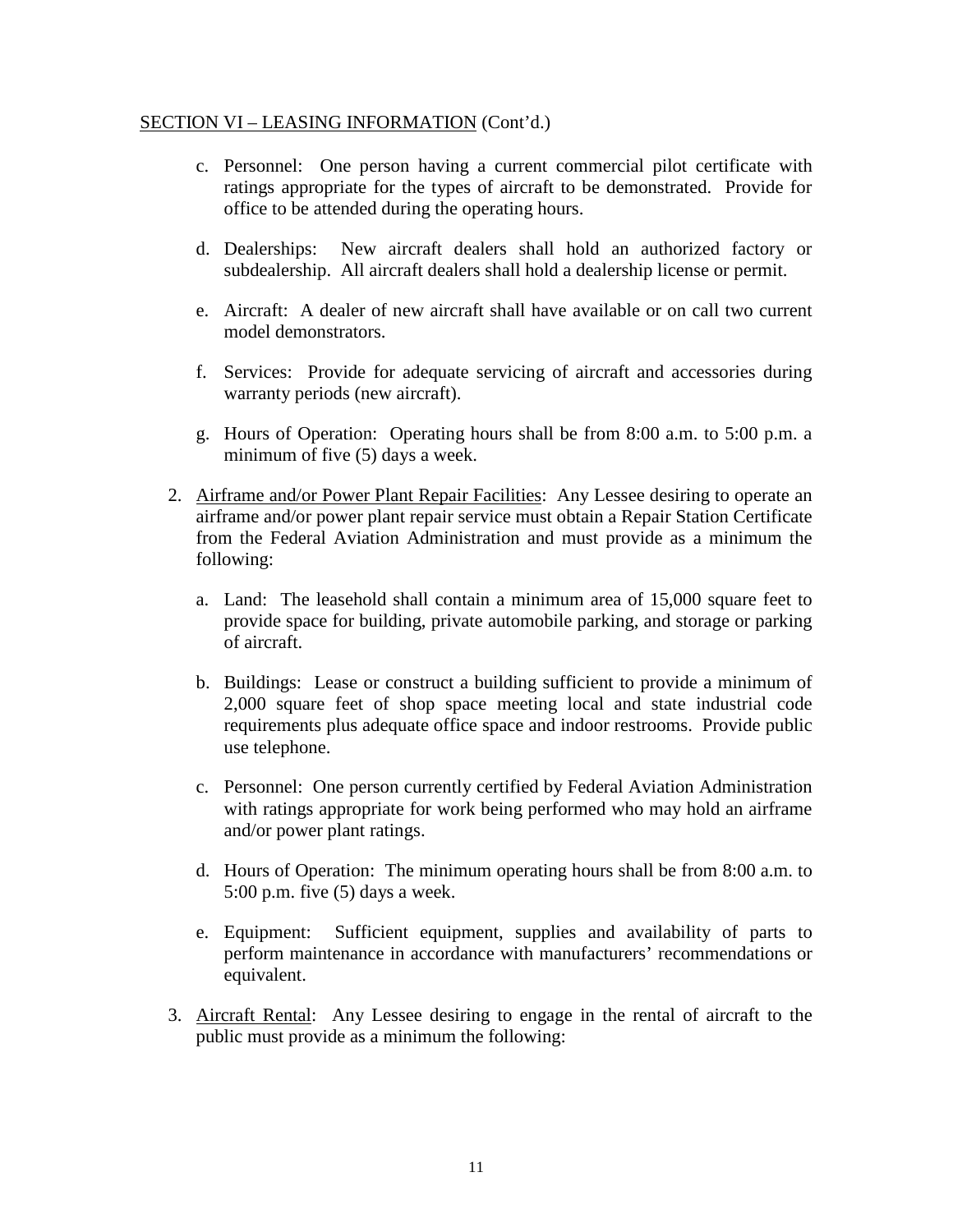- a. Land: The leasehold shall contain a minimum area of 15,000 square feet to provide space for building, private automobile parking, and storage or parking of aircraft.
- b. Buildings: Lease or construct a building which will provide a minimum of 800 square feet of properly heated and lighted office space, including adequate space for the public, including restrooms, and public use telephone.
- c. Personnel: One person having a current commercial pilot certificate with appropriate ratings.
- d. Aircraft: Two airworthy aircraft owned or leased in writing to the Lessee.
- e. Hours of Operation: The minimum operating hours will be from 8:00 a.m. to 5:00 p.m. six (6) days a week.
- 4. Flight Training: Any Lessee desiring to engage in pilot flight instruction shall provide as a minimum the following:
	- a. Land: The leasehold shall contain a minimum area of 15,000 square feet of land to provide space for building, private automobile parking, and storage or parking of aircraft.
	- b. Buildings: Lease or construct a building having a minimum of 800 square feet of properly lighted and heated floor space to provide classroom, briefing room, pilots lounge, office space and indoor restrooms, and public use telephone.
	- c. Personnel: One full-time employee properly certificated by Federal Aviation Administration as flight instructor to cover the type of training offered.
	- d. Aircraft: The Lessee shall own or have leased to him/her in writing two properly certificated aircraft equipped for flight instruction.
	- e. Hours of Operation: The hours of operation shall be eight (8) hours a day, six (6) days a week.
- 5. Aircraft Fuel and Lubricant Dispensing: Lessees desiring to dispense aviation fuels and lubricants, as well as other related services, such as tiedown and parking, must provide full fueling services to the general public. The following minimum facilities and services will be provided:
	- a. Land: The leasehold shall contain a minimum area of 45,000 square feet to provide for building, private automobile parking, dispensing equipment and storage or parking areas equipped with ten (10) tiedowns. For helicopter-only operations, the minimum area is 30,000 square feet.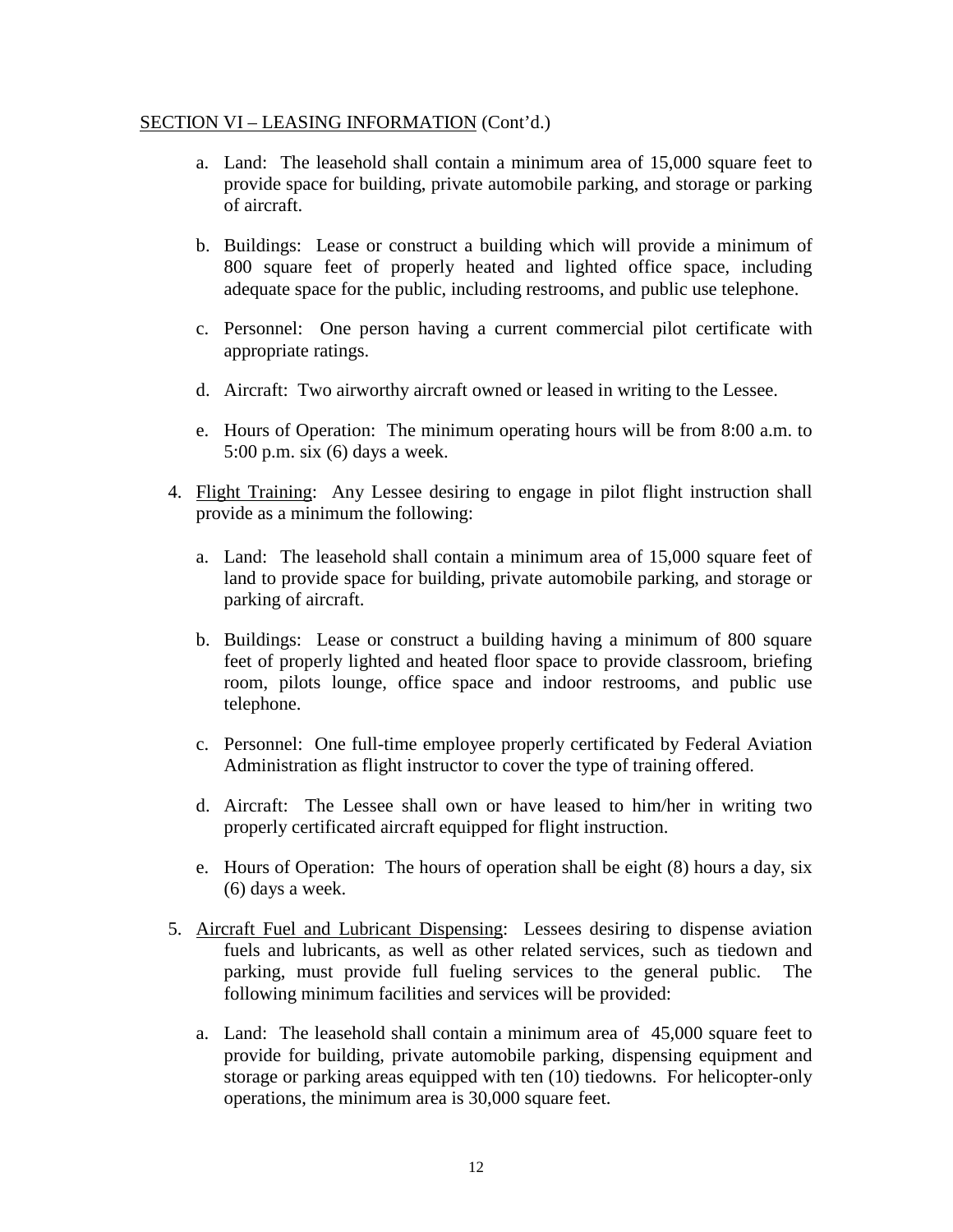- b. Buildings: Construct or lease a building providing a minimum of 5,000 square feet of properly lighted and heated floor space for office, restrooms, public lounge and public use telephone and 10,000 square feet of hangar space for indoor storage of aircraft. A minimum of 6,000 square feet total building space is required for helicopter-only operation.
- c. Personnel: One properly trained person shall be on duty during Federal Aviation Administration (FAA) Control Tower operating hours for fuel dispensing. The office shall be attended at all times during required operating hours.
- d. Aircraft Service Equipment: Emergency starting equipment and adequate fire extinguishers shall be provided.
- e. Services: Fuel, park and tiedown aircraft. Wash aircraft, inflate tires, change aircraft engine oil, provide transportation for aircraft occupants from parking ramp to office, provide minor repairs and services not requiring certificated mechanic rating. Helicopters-only operations are not permitted to service fixed-wing aircraft.
- f. Dispensing Requirements
	- (1) All aircraft fuel and lubricants sold retail at St. Louis Downtown Airport will be dispensed by Fixed Base Operators under specific agreement authorizing the operation. The agreement, lease, or contract, will specify basic land, building and personnel requirements, hours of operation, equipment to be used, services to be provided, flowage fee, and markup authorized. Servicing, dispensing, or sale of aircraft fuel and lubricants without written approval of the Bi-State Development Agency is prohibited. Failure to obtain this written approval prior toany operations is basis for cancellation of any existing lease agreement.
	- (2) A minimum of two grades of fuel, 100LL and Jet A, or one grade for helicopter-only operations, is required. Each grade of fuel will be stored in environmentally acceptable facilities. The minimum storage capacity for each grade is 10,000 gallons (20,000 gallons total). Mobile dispensing trucks shall have a 300 gallon minimum capacity for each grade of fuel. All fuel handling equipment and storage facilities will be required to meet the specifications set forth by the Federal Aviation Administration, Illinois Department of Aeronautics, the Illinois Environmental Protection Agency and the Illinois State Fire Marshal. Under no circumstances will fueling of aircraft from drums be permitted.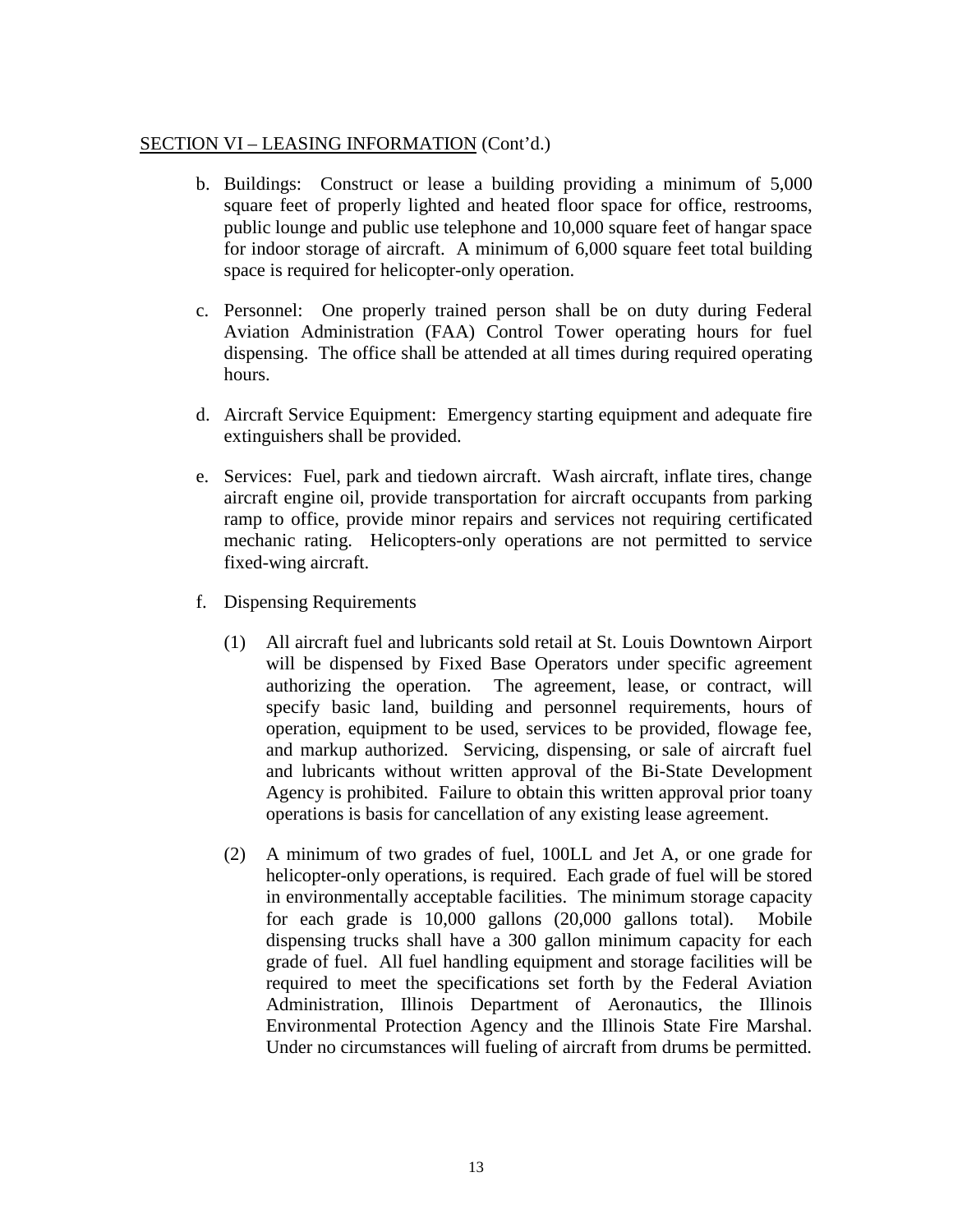- (3) In addition to the general insurance requirements of the tenants lease, special coverages of Products and Motor Vehicle Liability and Property Damage will be required.
- (4) The lessee must notify the Airport of each fuel supplier and proof of purchase or an invoice must be submitted directly to the Airport by each fuel supplier. Proof of purchase submitted by the Lessee will not be accepted as the sole source of information on fuel purchases.
- (5) A flowage fee will be charged on all fuel and lubricants purchased and/or consumed on St. Louis Downtown Airport. The flowage fee will be established through agreement, lease or contract and is subject to review each fiscal year.

## 6. Radio, Instrument, or Propeller Repair Service

Lessees desiring to provide a radio, instrument, or propeller repair service must hold a Federal Aviation Administration Repair Station Certificate and ratings for same and provide as a minimum the following:

- a. Land: The leasehold shall contain a minimum area of 15,000 square feet of land to provide space for building, private automobile parking, and storage or parking of aircraft.
- b. Buildings: Construct or lease a building sufficient to provide a minimum of 2,000 square feet of properly lighted and heated space to house office and minimum shop and hangar space as required for Federal Aviation Administration repair shop certification. Provide a public use telephone.
- c. Personnel: One Federal Aviation Administration certificated repairman qualified in accordance with the terms of the Repair Station Certificate.
- d. Hours of Operation: The hours of operations shall be from 8:00 a.m. to 5:00 p.m., five (5) days a week.
- 7. Air Taxi Service

Lessees desiring to engage in air taxi service must hold a Federal Aviation Administration Taxi-Commercial Operator Certificate with ratings appropriate to the functions to be accomplished and they shall provide as a minimum the following:

a. Land: The leasehold shall contain a minimum of 15,000 square feet of land to provide for space for building, private automobile parking and storage or parking of aircraft.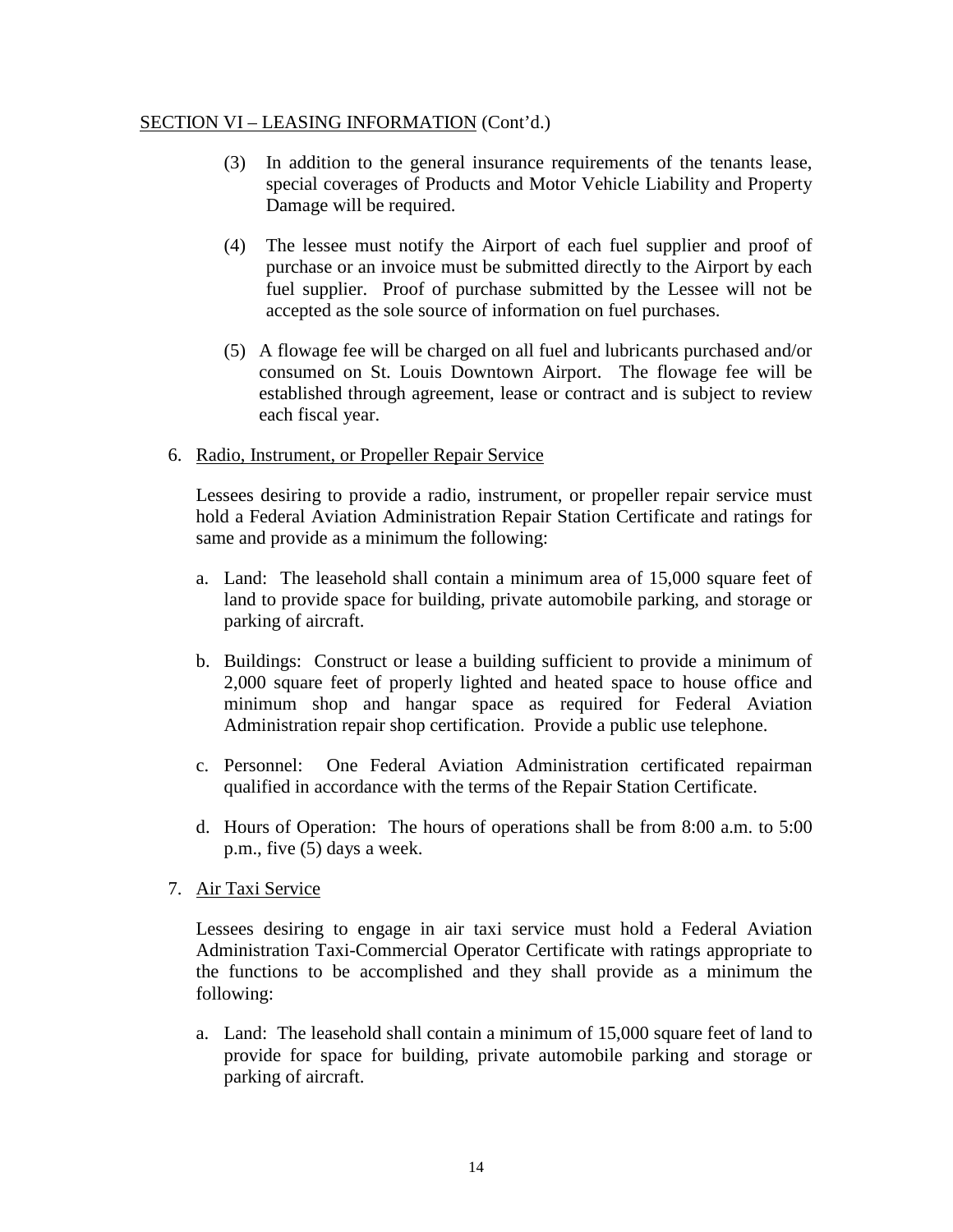- b. Buildings: Lease or construct a building providing a minimum of 500 square feet of properly heated and lighted space for office and customer lounge, public use telephone and restrooms.
- c. Personnel: One Federal Aviation Administration certificated commercial pilot who is appropriately rated to conduct air taxi service offered.
- d. Aircraft: Two four-place aircraft meeting all the requirements of the Air Taxi Commercial Operator Certificate held. NOTE: Aircraft shall be owned or leased by agreement in writing and meet all the relevant requirements of Part 135 of the Federal Aviation Administration Regulations.
- e. Hours of Operation: The hours of operation shall be from 8:00 a.m. to 5:00 p.m. six (6) days a week.
- 8. Multiple Services

Lessees desiring to engage in two or more commercial aeronautical activities must provide as a minimum the following:

- a. Land: The leasehold for multiple activities shall contain a minimum of 15,000 square feet of land to provide space for specific use area requirements established for the service to be offered. Specific use spaces need not be additive where combination use can be reasonably and feasibly established.
- b. Buildings: Lease or construct a building containing a minimum of 2,000 square feet to provide properly lighted and heated space for office, public lounge, pilot briefing room and restrooms. Repair stations must provide minimum shop and hangar space as required by Federal Aviation Administration repair shop certification.
- c. Personnel: Multiple responsibilities may be assigned to personnel to meet personnel requirements for all activities.
- d. Aircraft: All requirements for aircraft for the specific activities to be engaged in must be provided, however, multiple uses can be made of all aircraft. In order to meet these requirements, however, a minimum of five (5) aircraft must be owned or under the direct control of the Lessee and based on the Lessee's leasehold.
- e. Equipment: All equipment specifically required for each activity must be provided.
- f. Services: All services specifically required for each activity must be provided during the hours of operation.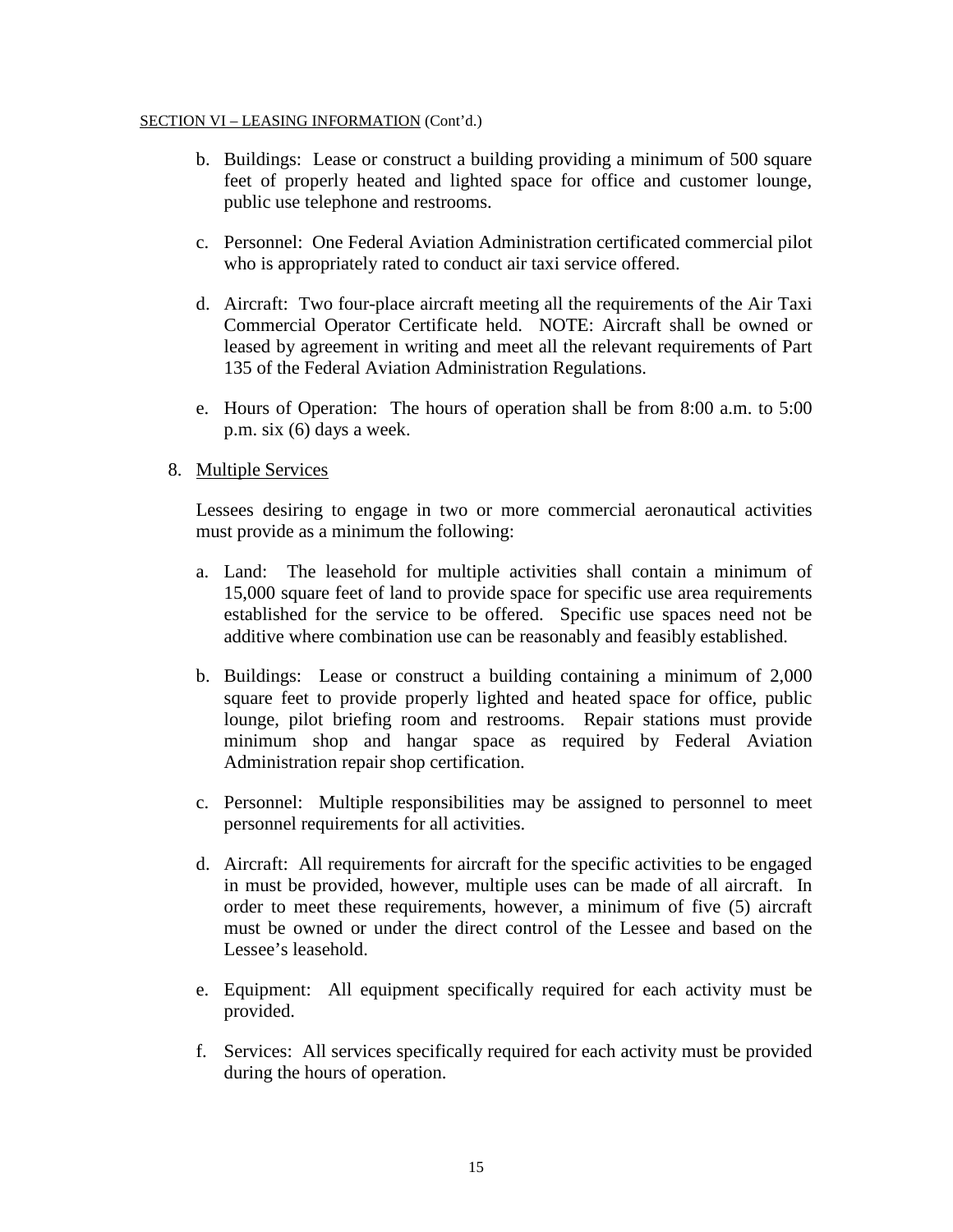g. Hours of Operation: The Lessee will adhere to the operating schedule as required for each activity.

## 9. HELICOPTER–ONLY OPERATIONS

Lessees desiring to operate a Helicopter-only Fixed Base Operation shall comply with minimum standards as set forth above the aircraft sales, airframe and/or power plant repair facilities, aircraft rental and charter, flight training and air taxi service, if their operations are limited to any or all of the foregoing services. Lessees wishing to dispense aviation fuels and lubricants, as well as other related services, such as tiedown and parking, must provide fueling services to the general public. The following minimum facilities and services will be provided.

- a. Land: The leasehold shall contain a minimum area of 30,000 square feet to provide for building, private automobile parking, dispensing equipment and storage or parking areas.
- b. Buildings: Construct or lease a building providing a minimum of 6,000 square feet of properly lighted and heated floor space for office, restrooms, public lounge, public use telephone and hangar space for indoor storage of helicopters.
- c. Personnel: One properly trained person shall be on duty during Federal Aviation Administration (FAA) Control Tower operating hours for fuel dispensing.
- d. Hours of operation: The office shall be attended at all times during required operating hours.
- e. Aircraft Service Equipment: Emergency starting equipment and adequate fire extinguishers shall be provided.
- f. Services: Fuel and park Helicopters. Wash Helicopters, change engine oil, provide transportation for occupants from parking ramp to office, provide minor repairs and services not requiring certified mechanic rating.
- g. Dispensing Requirements
	- (1) All aircraft fuel and lubricants sold retail at St. Louis Downtown Airport will be dispensed by Fixed Base Operators under specific agreement authorizing the operation. The agreement, lease, or contract, will specify basic land, building and personnel requirements, hours of operation, equipment to be used, services to be provided, flowage fee, and markup authorized. Servicing, dispensing, or sale of aircraft fuel and lubricants without written approval of the Bi-State Development Agency is prohibited.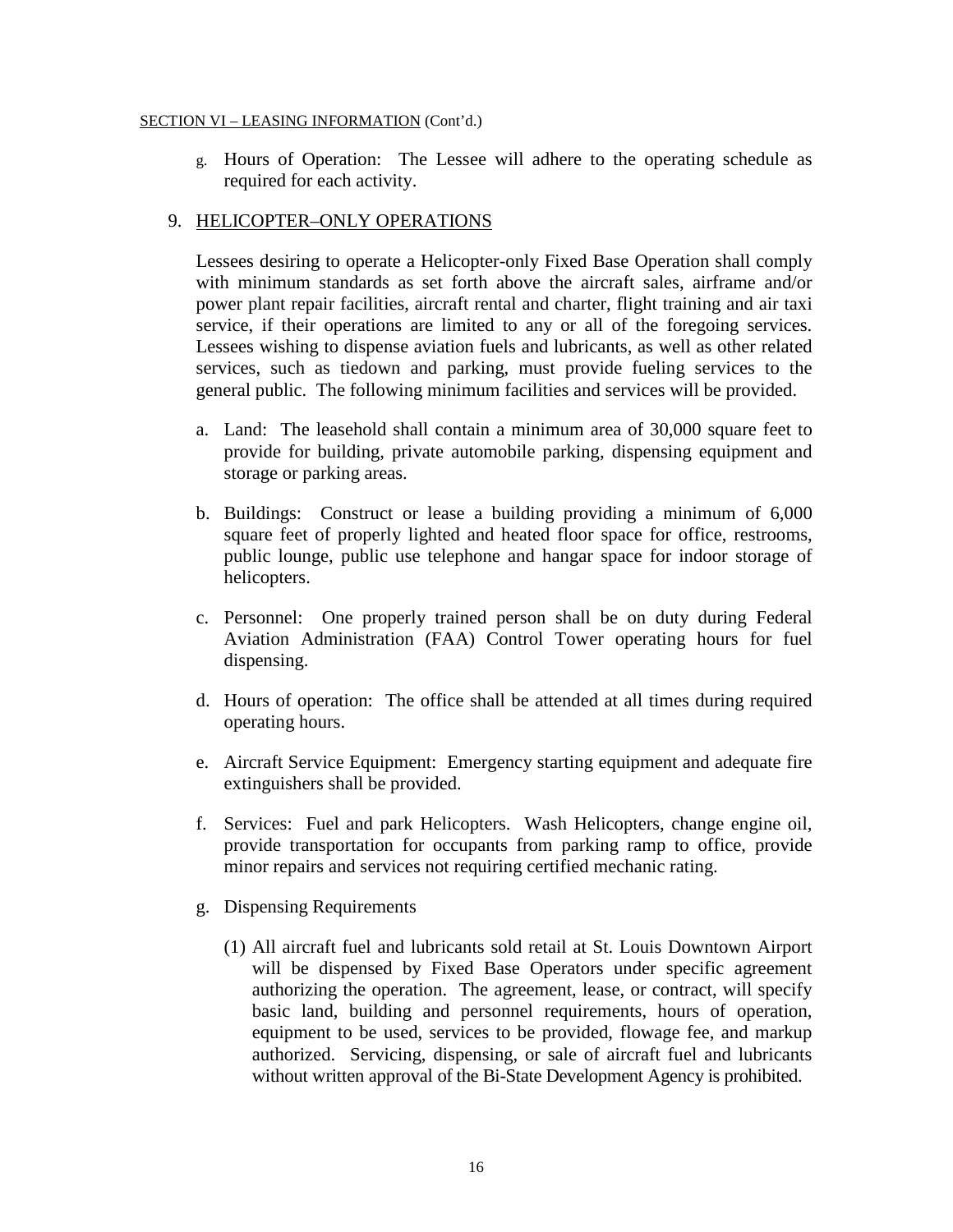Failure to obtain this written approval prior to any operations is basis for cancellation of any existing lease agreement.

- (2) A minimum of one grade of fuel, 100LL or Jet A, is required. Each grade of fuel will be stored in environmentally acceptable facilities. The minimum storage capacity for each grade is 10,000 gallons. Mobile dispensing trucks shall have a 300 gallon minimum capacity for each grade of fuel. All fuel handling equipment and storage facilities will be required to meet the specifications as set forth by the Federal Aviation Administration, Illinois Department of Aeronautics, the Illinois Environmental Protection Agency and the Illinois State Fire Marshal.
- (3) In addition to the general insurance requirements of the tenants lease, special coverages of Products and Motor Vehicle Liability and Property Damage will be required.
- (4) The Lessee must notify the Airport of each fuel supplier and proof of purchase or an invoice must be submitted directly to the Airport by each fuel supplier. Proof of purchase submitted by the Lessee will not be accepted as the sole source of information on fuel purchases.
- (5) A flowage fee will be charged on all fuel and lubricants purchased and/or consumed on St. Louis Downtown Airport. The flowage fee will be established through agreement, lease or contract and is subject to review each fiscal year.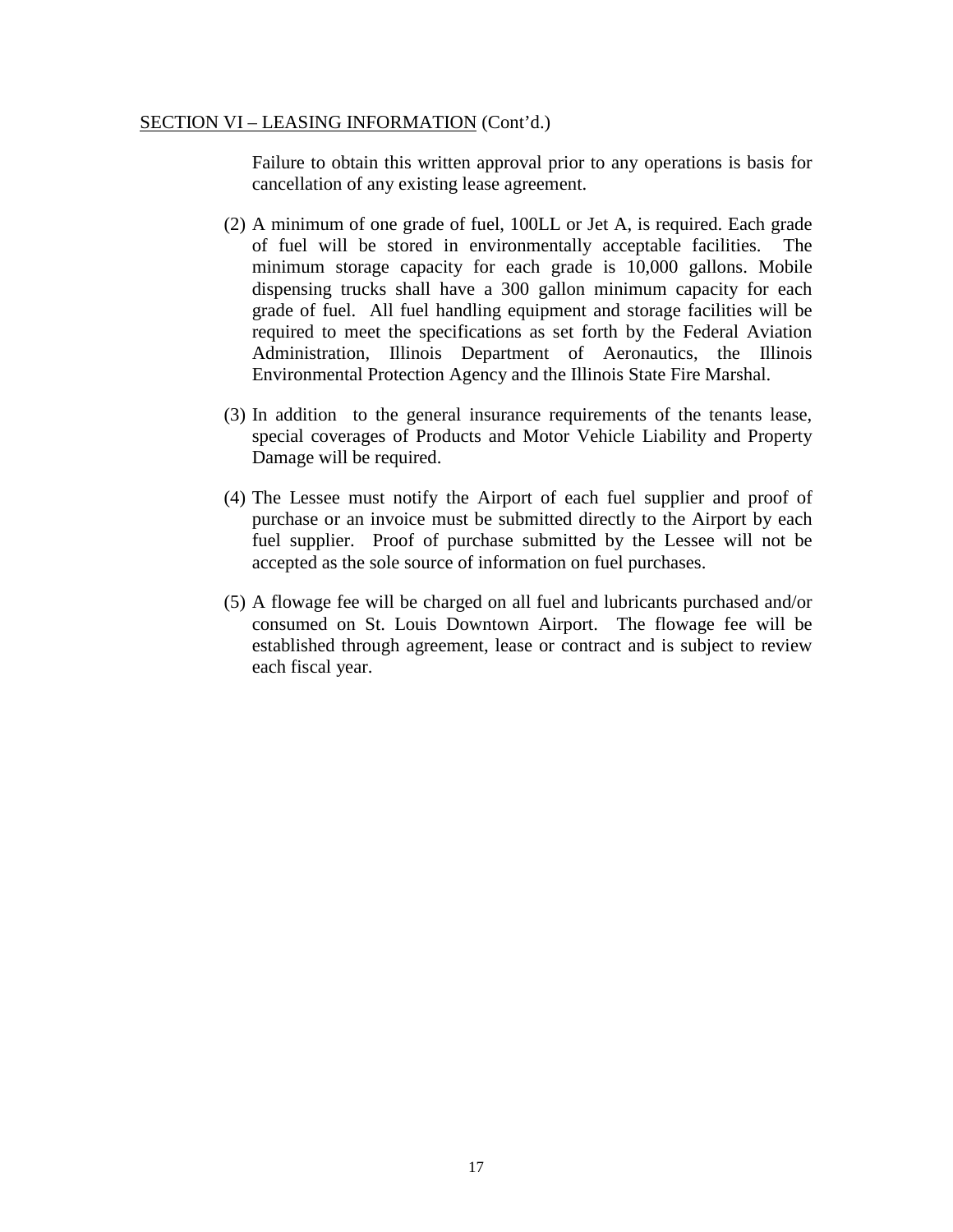## **SECTION VII – COVENANTS**

## **ST. LOUIS DOWNTOWN BUSINESS PARK**

- A. Property and Persons Affected. The real property which is the subject of these restrictions is located in the St. Louis Downtown Business Park in St. Clair County, Illinois. All persons and corporations who now own or shall hereinafter acquire any interest in the aforementioned property shall be taken to hold and agree and covenant with the Bi-State Development Agency, and with its successors and assigns to conform to and observe the following covenants, conditions and restrictions, as to use of the property and the construction of improvements thereon.
- B. Primary Intended Use. All sites in the St. Louis Downtown Business Park shall be used for service industries, light industrial, manufacturing, warehousing, or distribution, or the wholesaling and retailing of merchandise.
- C. Prohibited Uses. No land or building shall be used or occupied which does not conform to the performance standards of Section 4. In addition, the following uses are specifically prohibited:
	- 1. Residential Construction
	- 2. Commercial Incineration
	- 3. Junk Yards
	- 4. Rubbish, Garbage or Trash Dumps
	- 5. Abattoirs
	- 6. Stockyards
	- 7. Sawmills
	- 8. Contractors' Storage Yards
	- 9. Fuel Storage Yards
	- 10. Outside Storage Unless in Conformance with Section 4 (e)
	- 11. Drive-in Restaurants
	- 12. Automobile Service Stations
	- 13. Water Retention Areas (with a permanent water level)
- D. Required Conditions. Any building or uses permitted in the St. Louis Downtown Business Park shall comply with the following conditions:
	- 1. Setbacks. No building shall be located within 25 feet of a public street nor within 25 feet of any property line.
	- 2. Accessory Buildings. Accessory buildings shall be located at least 25 feet from a principal building.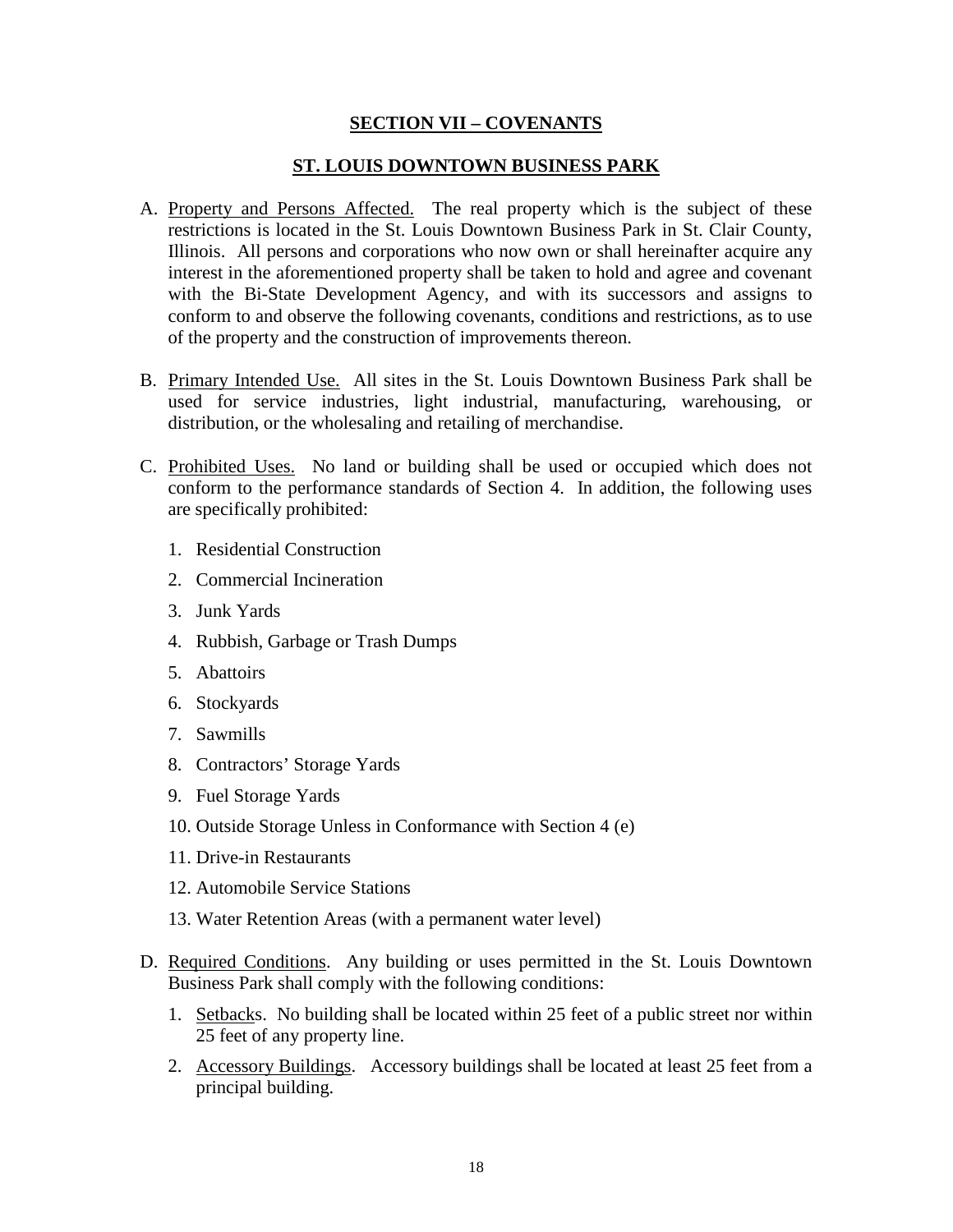- 3. Minimum Lot Width. Each lot shall have a minimum lot width of 200 feet measured along the required front street setback line.
- 4. Maximum Building Coverage. The total floor area of all buildings shall not exceed one-half of the total lot area.
- 5. Storage. All materials and equipment shall be stored in completely enclosed buildings or shall otherwise be screened by such walls, fences and landscaping as may be determined by the Bi-State Development Agency to be adequate to appropriately screen such materials and equipment from areas outside of the lot boundaries.
- 6. Landscaping. Lessee shall landscape that portion of his/her property between buildings or buildings and the curb line of abutting streets and shall remove undergrowth, weeds, debris and any other unsightly materials from the remainder of the property at his/her own expense. Each lessee in the St. Louis Downtown Business Park shall maintain his/her landscaping in a safe, clean and attractive condition. Should Bi-State Development Agency find any lessee negligent in this regard, it may give notice of the fact to the offending party. Within ten (10) days of the receipt thereof, said party shall initiate corrective measures. Effective disregard of notice shall give Bi-State Development Agency a right to enter the offending premises and undertake necessary maintenance at the expense of the lessee thereof. Failure to reimburse Bi-State Development Agency for these services within (30) days after billing shall create a lien against the property in question.
- 7. Height Restrictions: Except as provided by specific variance granted by Bi-State Development Agency, the height of any building or structure shall not exceed the height or building restrictions established for the Airport.
- 8. Off-Street Parking.
	- a. No parking or loading shall be permitted on any street or road, either public or private, or at any other place than the paved parking or loading areas provided in accordance with the following, and each owner shall be responsible for compliance by its employees and visitors.
	- b. Location. Off-street parking areas shall be located at least 15 feet from a public street and at least 5 feet from a building or property line. No more than 50 percent of the required front yard may be used for parking.
	- c. Paving. All driveways and parking areas shall be constructed with a hard surface pavement and shall include adequate drainage facilities to dispose of all storm water.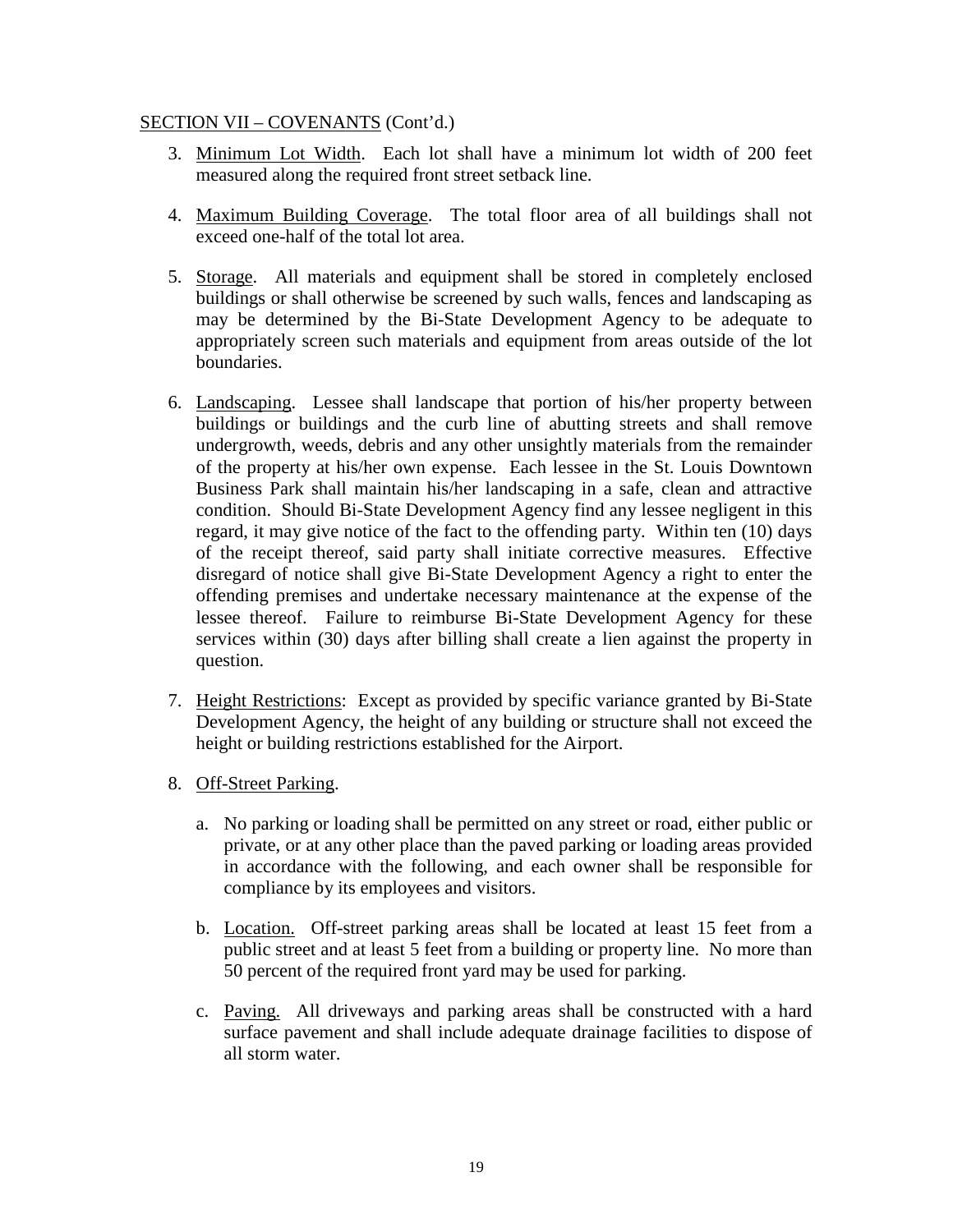- d. Off-street parking areas shall be used for the parking of passenger vehicles incident to the business conducted on the property. No commercial repair work or any services of any kind shall be conducted on such parking areas.
- e. Lighting. Area lighting shall be arranged so that the direct source of lighting is away from adjacent streets and residential districts.
- 9. Loading and Unloading. For each business or industry at least one loading and unloading space shall be provided. With the exception of those transportation oriented activities, loading and unloading space shall be located in other than the front yard. In those situations where loading is permitted in the front yard, appropriate landscaping screens will be developed. Such plans must be approved by the Bi-State Development Agency.

## 10. Construction and Appearance.

- a. All buildings constructed in the St. Louis Downtown Business Park shall conform to the standards specified in currently applicable city building code(s) and to the health and zoning regulations of all such public agencies as may have jurisdiction.
- b. All buildings in the St. Louis Downtown Business Park shall be constructed of materials presenting an appearance which will establish and maintain a high level of aesthetic quality in the visual environment.
	- (1) Suitable materials include masonry; concrete; preassembled and site assembled masonry and concrete systems; composite metal panel systems; plaster, stucco and similar finish materials; heavy timber construction; and other materials deemed suitable by the Bi-State Development Agency.
	- (2) All buildings shall be subject to review and approval by the Bi-State Development Agency for compatibility of the design, scale, color, and texture of materials with other buildings in the park.
- 11. Utility Easements. All utility easements as dedicated on the face of the plat shall be kept free of all structures and the removal of any obstruction by a utility company shall in no way obligate the utility company in damages or to restore the obstruction to its original form.
- E. Performance Standards. All of the following minimum standards must be complied with:
	- 1. Fire and Explosion Hazards. All of the following minimum standards must be carried on only in structures which conform to the standards of the National Board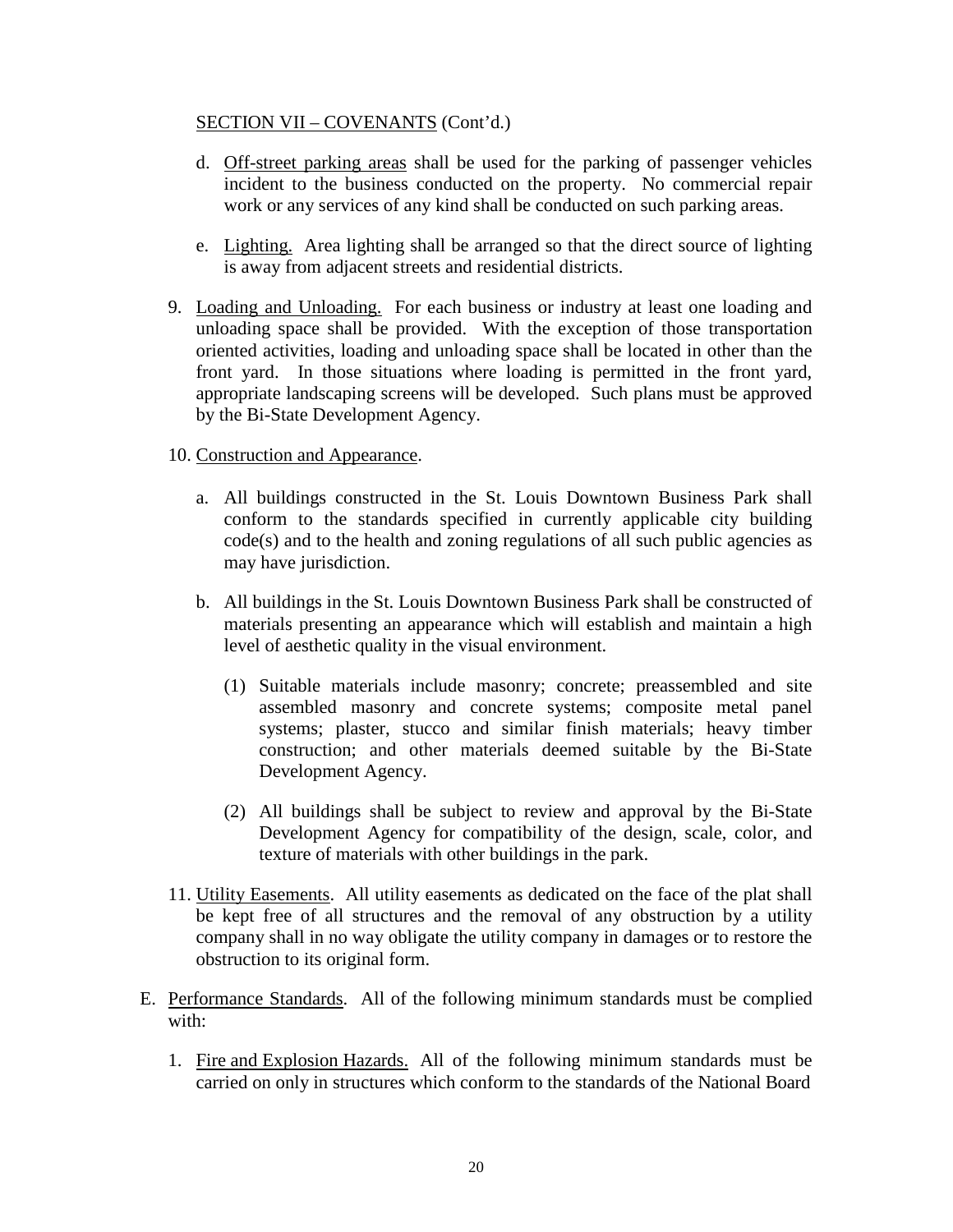of Fire Underwriters concerning the plant operations and storage of explosive raw materials, fuels, liquids, and finished products.

- 2. Radioactivity. All activities located within this zone shall comply with Title 10, Chapter 1, Part 20, Code of Federal Regulations, "Standards for Protection Against Radiation."
- 3. Smoke, Fumes, Gases, Dust, Odors. Any condition or operation which results in the creation of smoke, fumes, gases, dust or odors of such character or intensity as to be detrimental to the health, welfare, or comfort of the public or poses a hazard to an operation shall be removed, stopped, or so modified as to remove and preclude recurrence of such smoke, fumes, gases, dust, or odors.
- 4. Vibration. No vibration shall be produced which is transmitted through the ground and which is discernible without the aid of instruments at or at any point beyond the lot line.
- 5. Noise. There shall be no operational industrial noise measured from any point on the property line of the lot on which the industrial operation is located which shall exceed the values given in the following table in any octave band of frequency. The sound pressure level shall be measured with a Sound Level Analyzer that conforms to specifications published by the "American Standard Sound Level Meters for Measurements of Noise and Other Sounds" Z24.3-1944, American Standards Association, Inc., New York, New York, and "American Standard Specifications for and Octave Band Filter Set for the Analysis of Noise and Other Sounds" Z24-10-1953, American Standards Association, Inc., New York, New York. Where the noise source is characterized by one of the conditions specified in Table B, the correction factors specified in that table shall be applied to the levels in Table A.

|                                          | Table A                  |
|------------------------------------------|--------------------------|
| <b>Frequency Bank</b>                    | <b>Maximum Permitted</b> |
| In Cycles                                | <b>Sound Pressure</b>    |
| <b>Per Second</b>                        | <b>Level Decibels</b>    |
| 75<br>$\Omega$<br>$\overline{a}$         | 65                       |
| 150<br>75                                | 50                       |
| 150<br>300                               | 44                       |
| 300<br>600<br>$\overline{a}$             | 38                       |
| 600<br>1200<br>$\overline{a}$            | 35                       |
| 1200<br>2400<br>$\overline{\phantom{a}}$ | 32                       |
| 2400<br>4800<br>$\overline{a}$           | 29                       |
| Above 4800                               | 26                       |
|                                          |                          |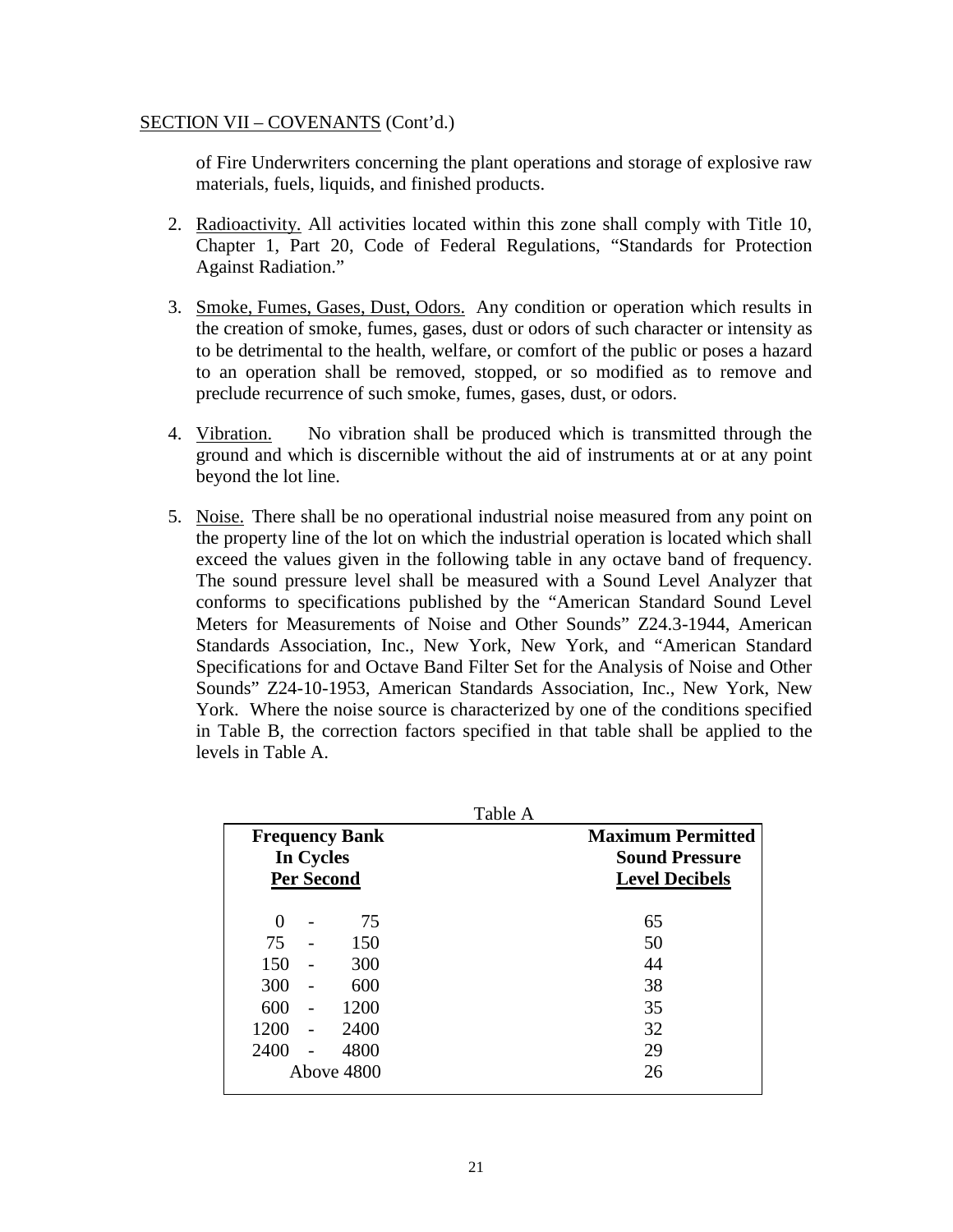| Type of Operation or<br><b>Character of Noise</b>           | Correct<br>in Decibels |
|-------------------------------------------------------------|------------------------|
| Noise source operates less than<br>20% of any 1-hour period | Plus $5*$              |
| Daytime operation only<br>$(7:00$ a.m. to 9:00 p.m.)        | Plus $5*$              |
| Noise source operates less than<br>10% of any 1-hour period | Plus $15*$             |
| Noise of impulsive character<br>(hammering, etc.)           | Minus 5                |
| Noise of period character<br>(hum, speech, etc.)            | Minus 5                |
| *Apply one of these corrections only.                       |                        |

Table B

The following uses and activities shall be exempt from the noise level regulations specified above:

- (1) Noise not directly under the control of the property user.
- (2) Noise emanating from construction and maintenance activities between 7:00 a.m. and 9:00 p.m.
- (3) The noise of safety signals, warning devices, and emergency pressure relief valves.
- (4) Transient noises of moving sources such as automobiles and trucks.
- 6. Liquid or Solid Wastes. The discharge of untreated industrial wastes into a stream or open or closed drain is prohibited. All methods of sewage and industrial waste treatment and disposal shall be approved by the Bi-State Development Agency. More specifically, all sanitary and process liquid waste must be discharged into the sanitary sewer system. The volume, quality, and strength of all liquid waste shall be discharged into the sewer in strict accordance with the regulations of the local sewer district and/or the State of Illinois.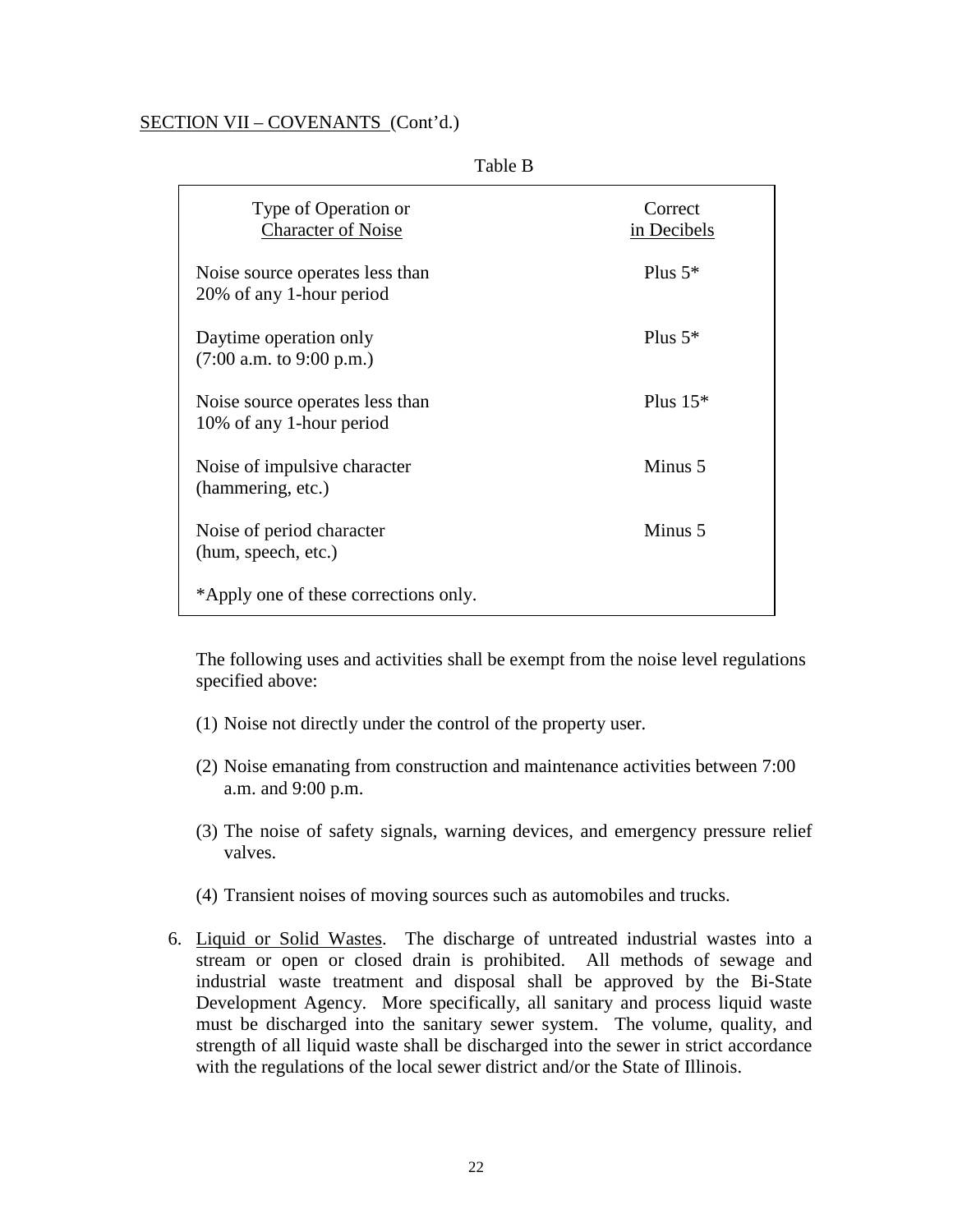- 7. Site Drainage. No driveways, walks, parking areas, etc. may be constructed across any drainage ditch, channel or swale without providing adequate culverts or waterway openings for natural drainage. Such culverts, etc. shall provide the minimum waterway opening and shall be at the proper gradient as established in local codes and ordinances. No rain or storm water run-off or such drainage as roof water, street pavement and surface water caused by natural precipitation or ground water from footing or foundation drains or other subsurface water drainage shall at any time be discharged into or permitted to flow into the sanitary sewer system, which shall be a separate sewer system from the storm water and surface water run-off sewer system. No sanitary sewage shall any time be discharged or permitted to flow into the above mentioned storm water, surface and subsurface system. Any capacity of the 100-year floodplain removed by construction will be restored by excavation from within the floodplain or by other appropriate means acceptable to the Federal Government.
- F. Signs. Signs are permitted in the business park as hereinafter regulated, provided that no sign shall be permitted which is not accessory to the business conducted on the property and then only if the following requirements are complied with:
	- 1. Business signs may be erected providing the sum area of all signs does not exceed two (2) square feet per foot of building frontage. The total area of business signs shall not exceed 100 square feet. Such signs shall be attached to the principal building and shall not extend more than five (5) feet above the roof line.
	- 2. In addition to building signs, each separate lot may have one freestanding name plate sign which is accessory to the business conducted on the premises. Any free-standing name plate sign as permitted by this section must meet all of the following requirements:
		- a. Except for a sign at any entry point to the business park, the height of a sign shall not exceed four (4) feet.
		- b. No free-standing name plate signs shall be nearer than five (5) feet from an abutting street right-of-way or property line.
		- c. Except for a sign at any entry point to the business park, the area of a sign shall not exceed nine (9) square feet.
		- d. In the event there is more than one tenant in the business building, each tenant is entitled to one (1) name plate sign attached to the free-standing sign provided. However, each name plate sign shall be of uniform dimensions and lettering, and no name plate sign shall exceed nine (9) square feet in area.
	- 3. No sign shall be lighted by means of flashing or intermittent illumination.
	- 4. Obstruction of Vision. On a corner lot, within the triangular area formed by the center lines of streets and a line drawn between points on the center lines of each street at a distance of ninety (90) feet from the center line of the intersection, there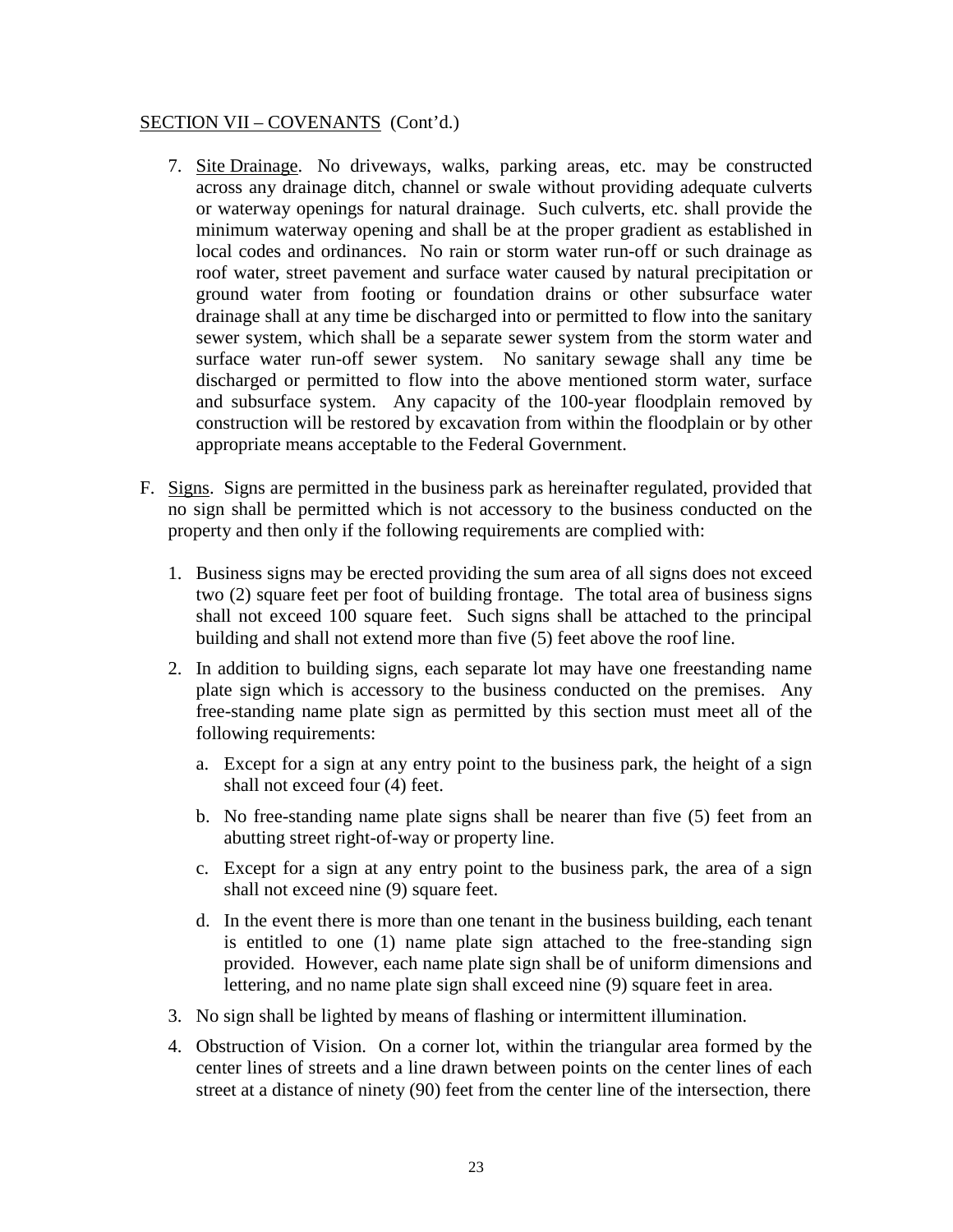shall be no sign, bush, or other obstruction of vision in excess of three (3) feet in height above the center lines of the pavements at these points.

- G. Site Plan Approval. Prior to construction of alteration of any building or improvement on a building lot, two (2) sets of site plans and specifications for such building or alteration shall be submitted to the Bi-State Development Agency, and written approval of such plan by the Bi-State Development Agency, shall be proof of compliance with these restrictions; provided, however, that if the Bi-State Development Agency fails to approve or disapprove such plans and specifications within thirty (30) days after such plans have been submitted to it, such approval shall not be required. Site plans shall contain the following information:
	- 1. The site plans shall be drawn to a scale not greater than one-inch equals fifty (50) feet and shall show the following:
		- a. All lot line dimensions.
		- b. Building setback, side line and rear yard distances.
		- c. Location of all proposed buildings.
		- d. Location of off-street parking areas with dimensions showing parking spaces, access drives, traffic circulation and the location and description of any lighting in connection with the parking area. This includes the location and dimensions of all loading and unloading docks and area.
		- e. Location and description of all proposed signs.
		- f. Type of surface paving and curbing.
		- g. Storm drainage facilities and means of disposal of storm water.
		- h. All landscaping, fences, walls, or similar facilities to be provided.
		- i. The location of all structures within 300 feet of the property.
		- j. The specific types of materials to be used in construction.
		- k. Floodplain and wetland mitigation measures, if applicable.
	- 2. If the site plan is rejected by the Bi-State Development Agency, the applicant shall remedy any and all elements in the plan prior to further consideration.
- H. Re-subdividing Prohibited. All lots in the St. Louis Downtown Business Park shall be described as zoned lots for light industrial usage and are not to be re-subdivided into smaller lots. However, whole lots may be combined with a fractional part of any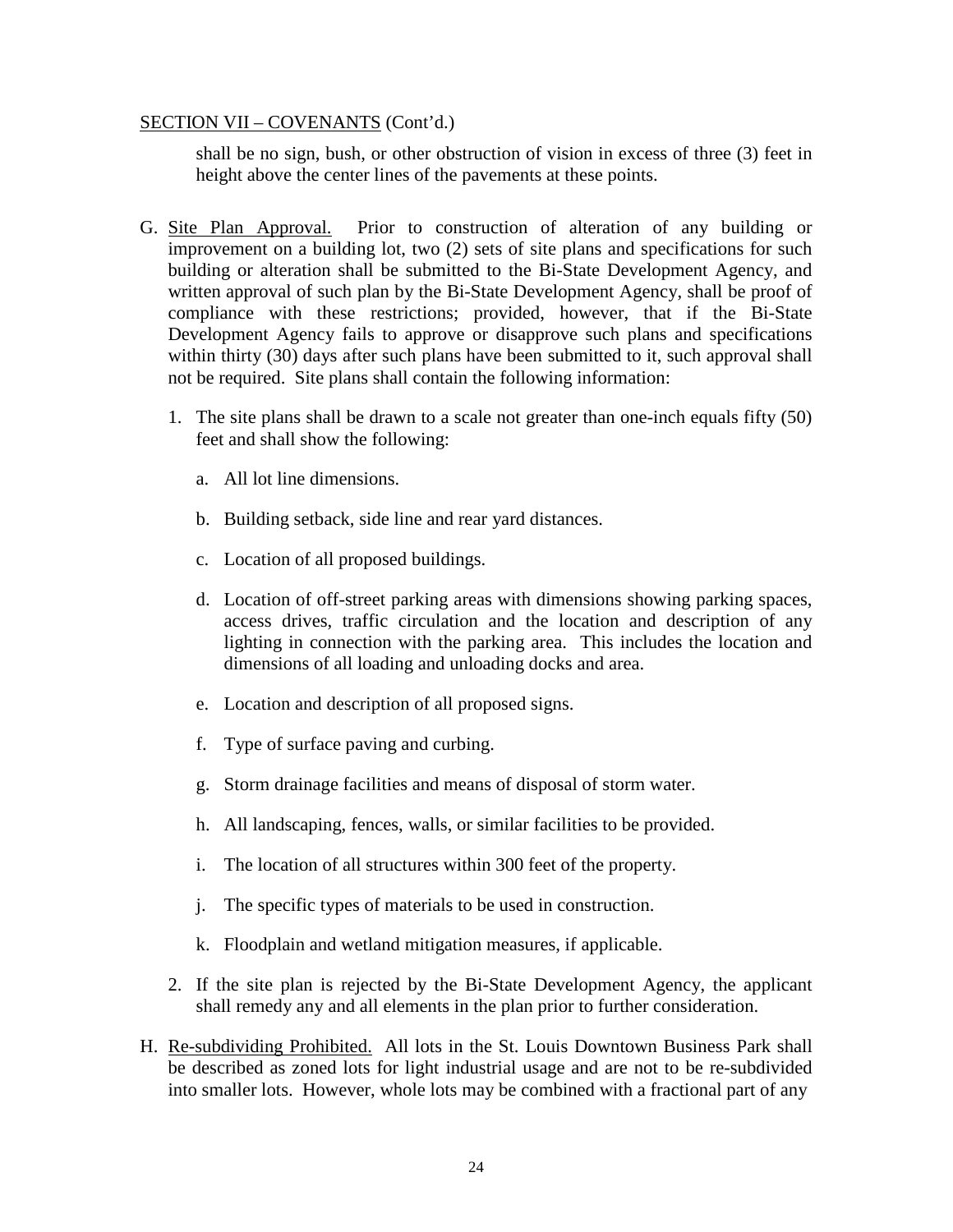adjacent lot to form a larger lot, but in no case shall the remaining fractional lot be used without combination with the adjacent whole lot.

- I. Recapture. If after the expiration of one (1) year from the date of execution of a lease agreement or sales contract agreement on any part, parcel, tract, tracts, or lot any tenant shall not have begun in good faith the construction of any acceptable building upon said part, parcel, tract, tracts, or lot, the Bi-State Development Agency retains the option to terminate the lease or refund the purchase price and enter into possession of the land. At such time, the Bi-State Development Agency may extend in writing the time in which such building may be begun.
- J. Resale Rights. Each owner of property subject to these restrictions agrees that if it receives a bona fide offer to buy any improvements located within this business park, that it will, before consummating such sale, present to the Bi-State Development Agency, in affidavit form, the terms and conditions of such proposed sale; and the Bi-State Development Agency reserves the right to purchase said improvements within thirty (30) days thereafter upon the same terms and conditions as may be contained in such bona fide offer made to the purchaser by any third party.
- K. Enforcement and Invalidation. The Bi-State Development Agency or any of its grantees or lessees in the St. Louis Downtown Airport Business Park may enforce these covenants by injunctive process or may utilize any other available legal remedy in these premises. Invalidation of any of these protective covenants by legal process in no way affects any of the other covenants, which shall remain in full force and effect.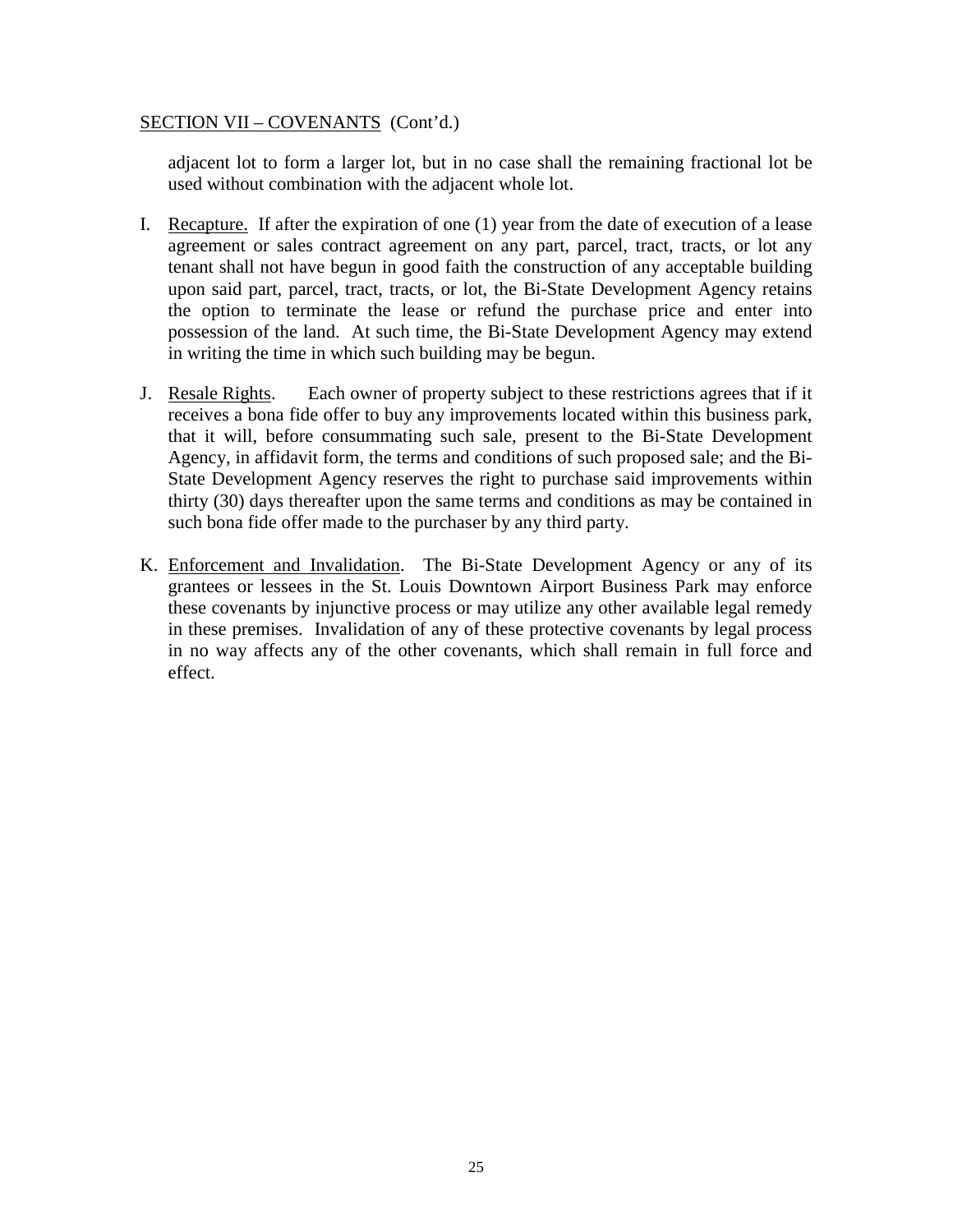## **SECTION VIII – LIABILITY**

The Bi-State Development Agency assumes no responsibility for loss, injury or damage to persons or property by reason of fire, theft, vandalism, wind, flood, earthquake, collision, strikes, or acts of God or of the public enemy, nor does it assume any liability for injury to persons while on the Airport or while using the facilities of same, or for property damage.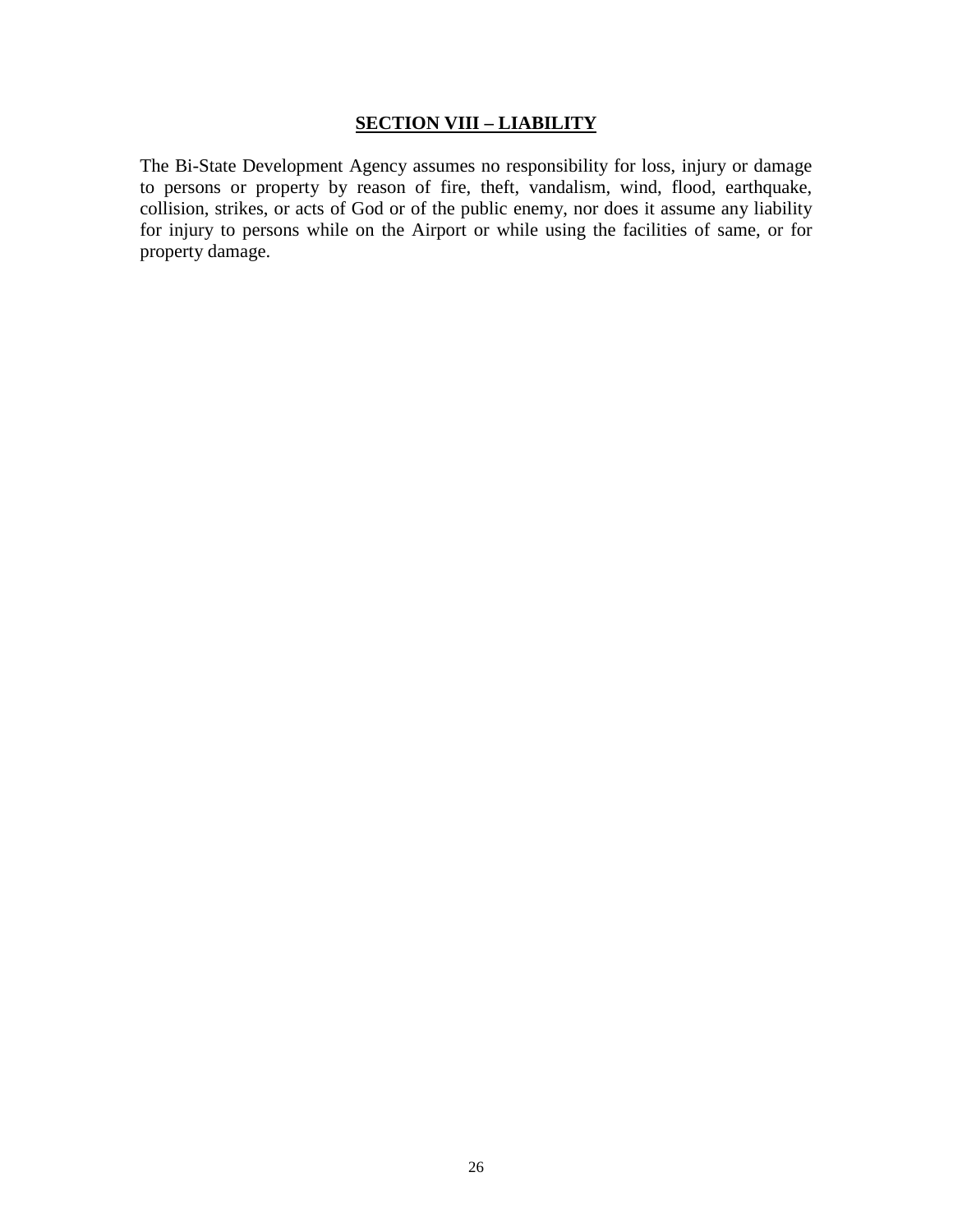## **SECTION IX – INDEMNITY**

The privilege of using the Airport and its facilities shall be upon the condition that any person using same shall assume the full responsibility and risk for the use thereof and shall release and hold harmless and indemnify the Bi-State Development Agency, their officers, employees, and authorized representatives from any and all liability or loss resulting from such use.